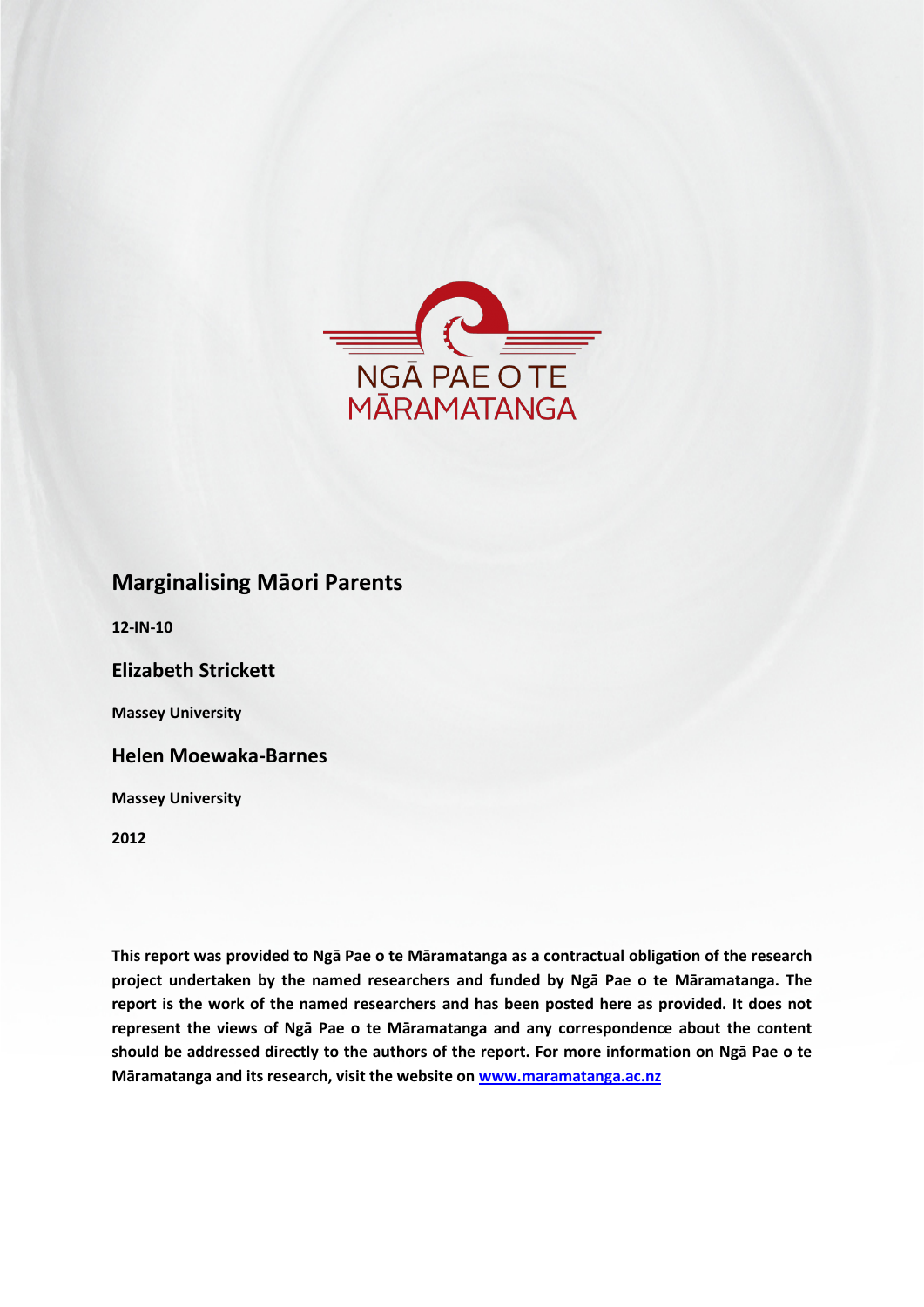# **Literature review**

# **Marginalising Maori adolescent parents**

**Elizabeth Jurisich Strickett**

**Nga Pae o te Maramatanga Internship**

**Whariki Research Group,**

**SHORE & Whariki Research Centre**

**Massey University**

**Auckland**

**Supervisors: Tim Mc Creanor and Helen Moewaka Barnes**

**February 2012**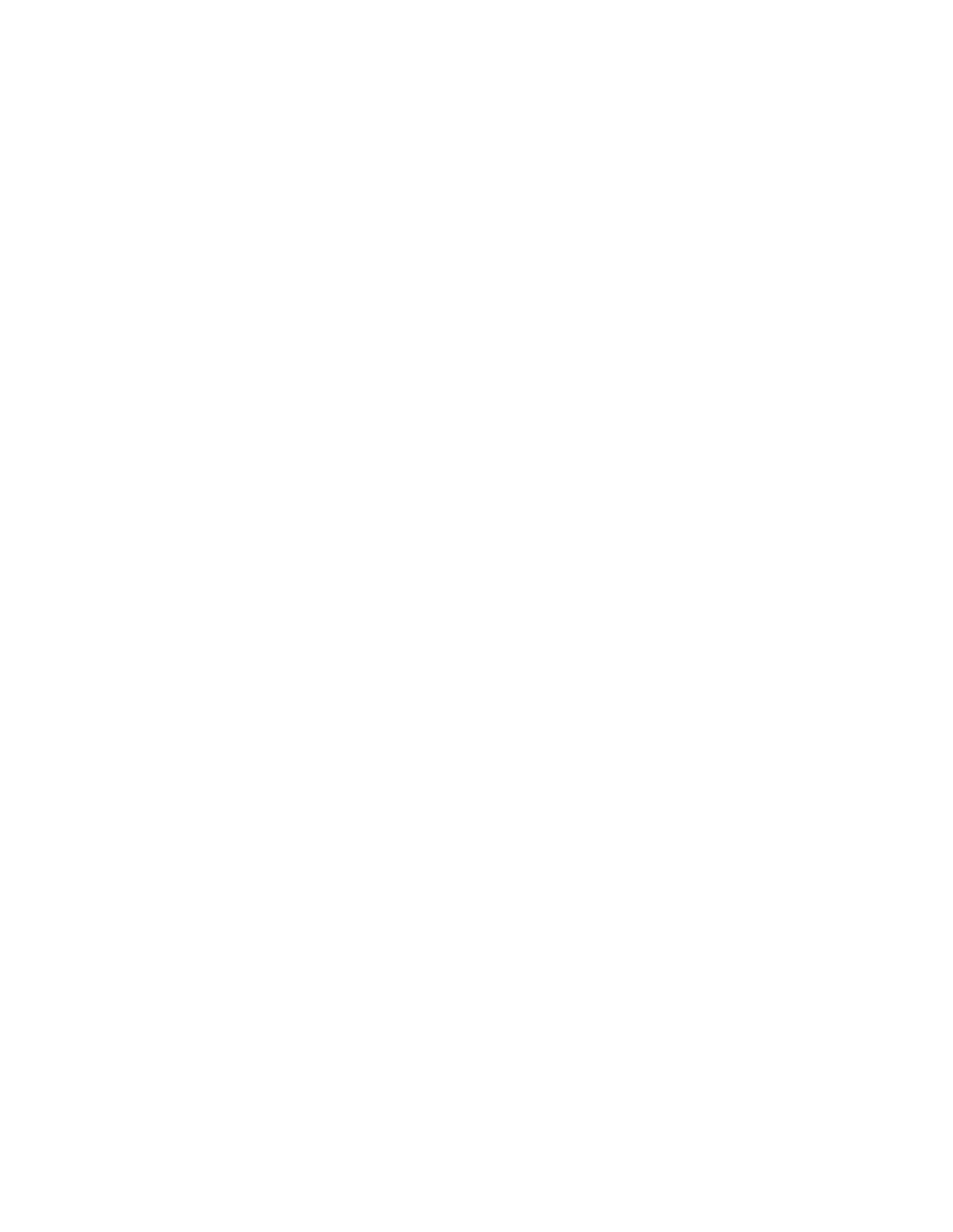# **Contents**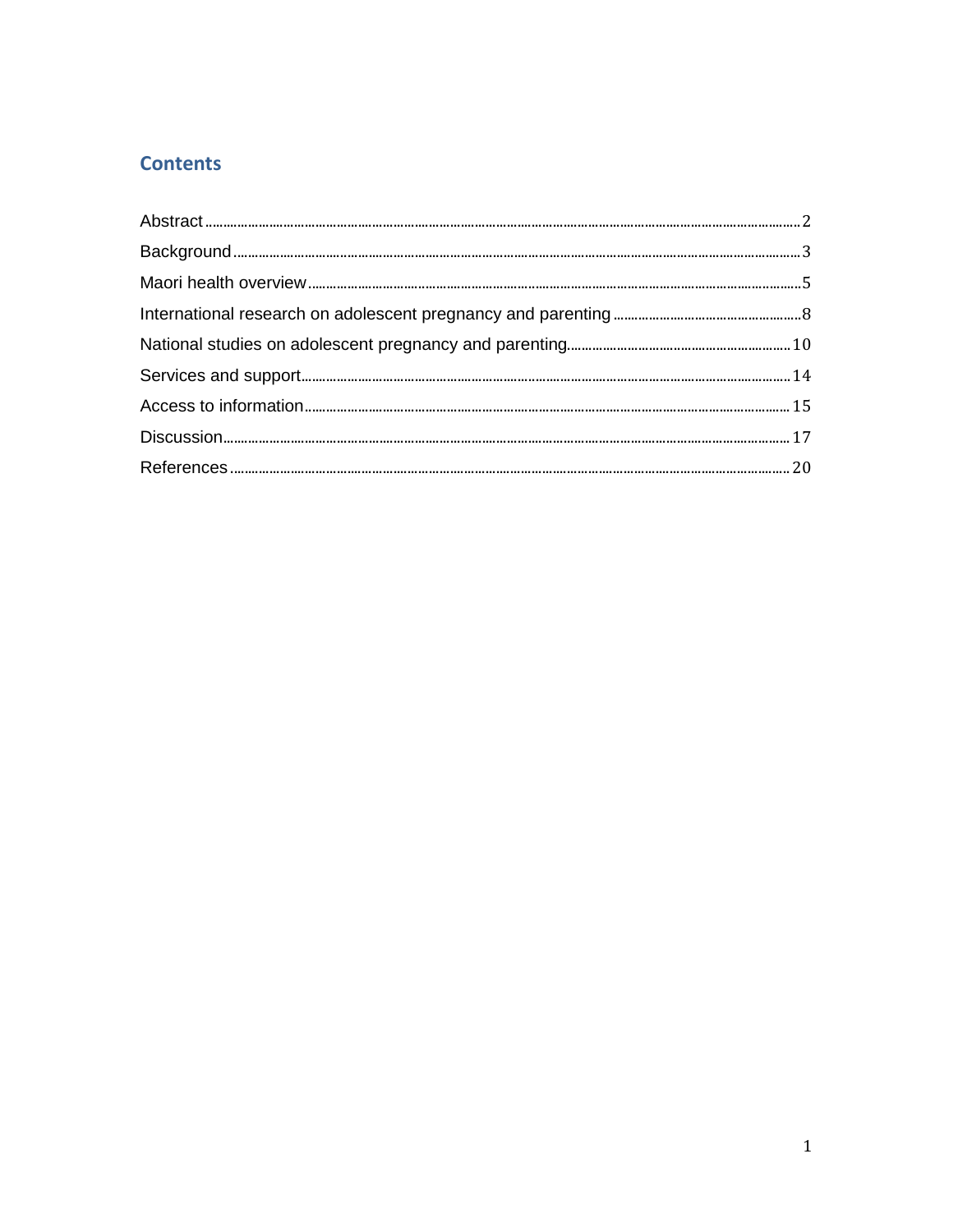#### **Abstract**

<span id="page-4-0"></span>Adolescent parenting is an international occurrence where more than 10% of all babies are born to young parents (Alan Guttmacher Institute, as cited in Hanna, 2001). Various international research has shown that adolescent parenting can often be significantly higher within indigenous groups and Maori adolescents are no exception to this (Families Commission, 2011). The Families Commission report (2011) on adolescent pregnancy and parenting discusses how New Zealand has the second highest rate of adolescent childbirth in the OECD, and that Maori have a significantly higher rate of adolescent childbirth and parenthood than any of New Zealand's other major ethnic groups. There are a variety of factors such as socio- economic deprivation that are suggested to contribute towards adolescent pregnancy. Both adolescent pregnancy and ethnicity can lead to marginalisation, putting young Maori parents in an even more vulnerable position. Browne and Fiske (2001) explain that health care encounters are crucial areas of study as they reveal the social, political, economic, and ideological relations between patients and the mainstream health care system. In this report, public health care experiences of Maori adolescent parents are discussed as being of particular importance. Most current research fails to consider whether negative views of adolescent pregnancy are universal; overlooking the possibility that Maori may have different perceptions. In spite of how crucial the opinions of young Maori are in regards to adolescent pregnancy, dominant health research's failure to see this suggests that their voices are not important. The way in which adolescent pregnancy and parenting is dealt with therefore requires scrutiny, with particular attention given to the voices of Maori and adolescent parents.

As a young person myself, who is concerned with the development of Maori people, this is an area of research that is both interesting and alarming to me. From working on this project, I have found that there is a gap in health research concerning the experiences of young Maori parents, in spite of the fact that it is their voice that is most important. It appears that a deficit model has been employed to frame this issue, where research has not held back in finding the causes and consequences of Maori adolescent pregnancy. This in my opinion may leave this vulnerable group feeling further stigmatised and open to marginalisation.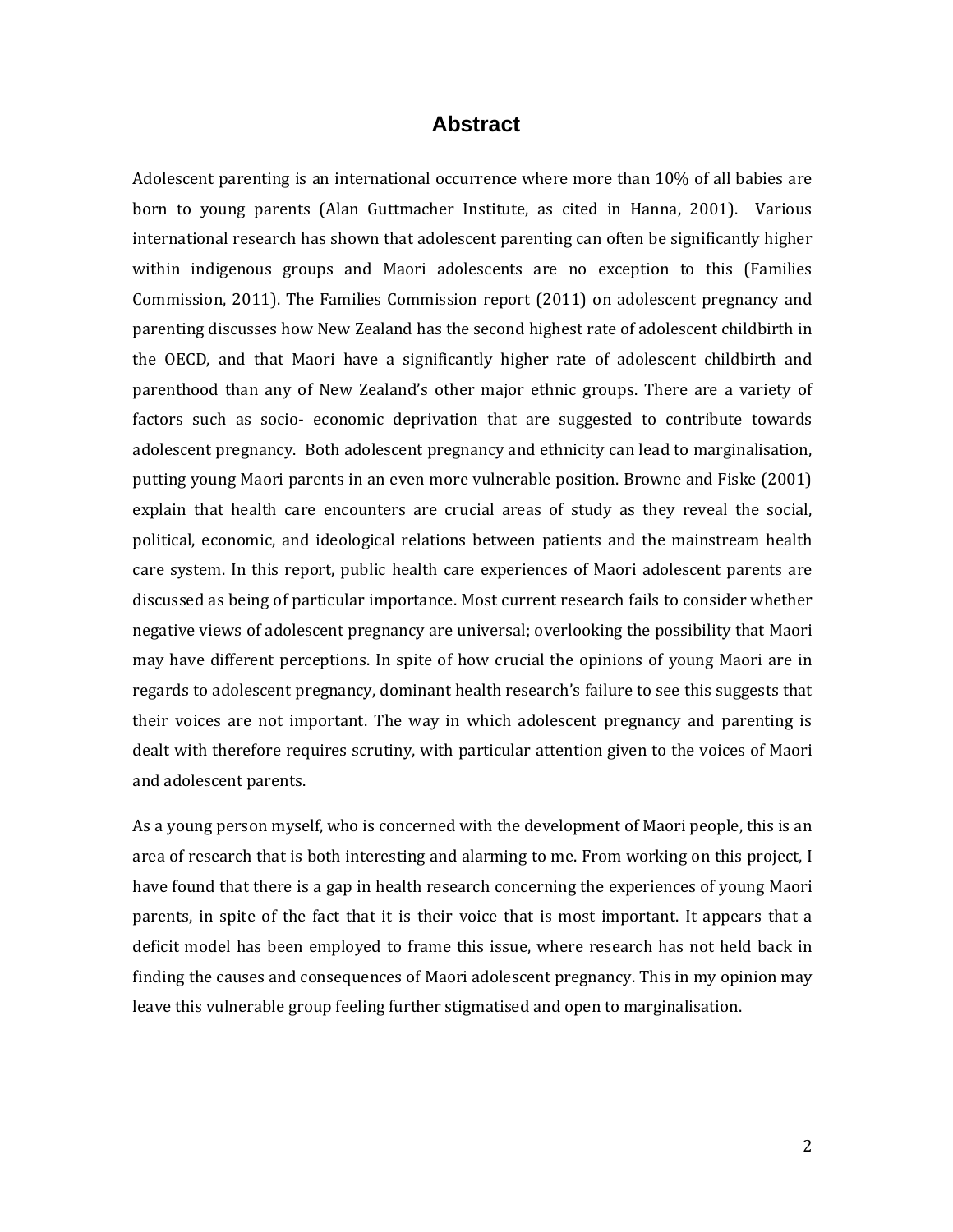# <span id="page-5-0"></span>**Background**

This report was written while undertaking a Nga Pae o te Maramatanga internship with Whariki, SHORE and Whariki Research Centre, Massey University in the summer of 2011/2012.

The review topic of marginalising Maori parents arose out of a report on rangatahi and sexual coercion, which included an examination of gender roles, Maori concepts around sexuality and parenting (Moewaka Barnes, 2010). A current Whariki project, scoping Maori influences on babies in utero and in the early days with implications for the life course, also highlighted concerns around antenatal health services for Maori in general and for young Maori parents in particular.

Nationally adolescent parenting and teenage pregnancies are often framed as problems. New Zealand has the second highest rate of adolescent pregnancy in the OECD, where 52 children per 1, 000 are born to mothers aged 15- 19 years (Statistics New Zealand, 2003). This contrasts with rates in other developped countries such as the Netherlands (10.1 per 1, 000) (Statistics New Zealand, 2003).

In the Youth 2000 survey, half of the Maori participants had had sexual intercourse and a third were sexually active at that time. Previous research has identified that Maori youth engage in sexual activity earlier than their Pakeha peers, and are more likely to fall pregnant in their adolescent years (Kiro, 2011). Young Maori have a higher rate of childbirth than the overall national rate (Families Commission, 2011) and have a higher fertility rate (70 per 1,000) in comparison to their European counterparts (22 per 1,000) (Statistics New Zealand, 2003). Maori adolescent pregnancy is two and a half times higher than the overall adolescent birth rate (The Treasury, 2002).

Woodward et al (2001) state that risk factors of teen pregnancy include exposure to parental change such as single parenting and divorce (MSD, 2010), having a mother who gave birth at a young age (Kiro, 2011), socio-economic deprivation, and entering a singleparent family at birth (MSD, 2010). Maori score more highly on these than any other major ethnic group within New Zealand. In 2006, 24% of Maori households were run by a single parent (MSD, 2006).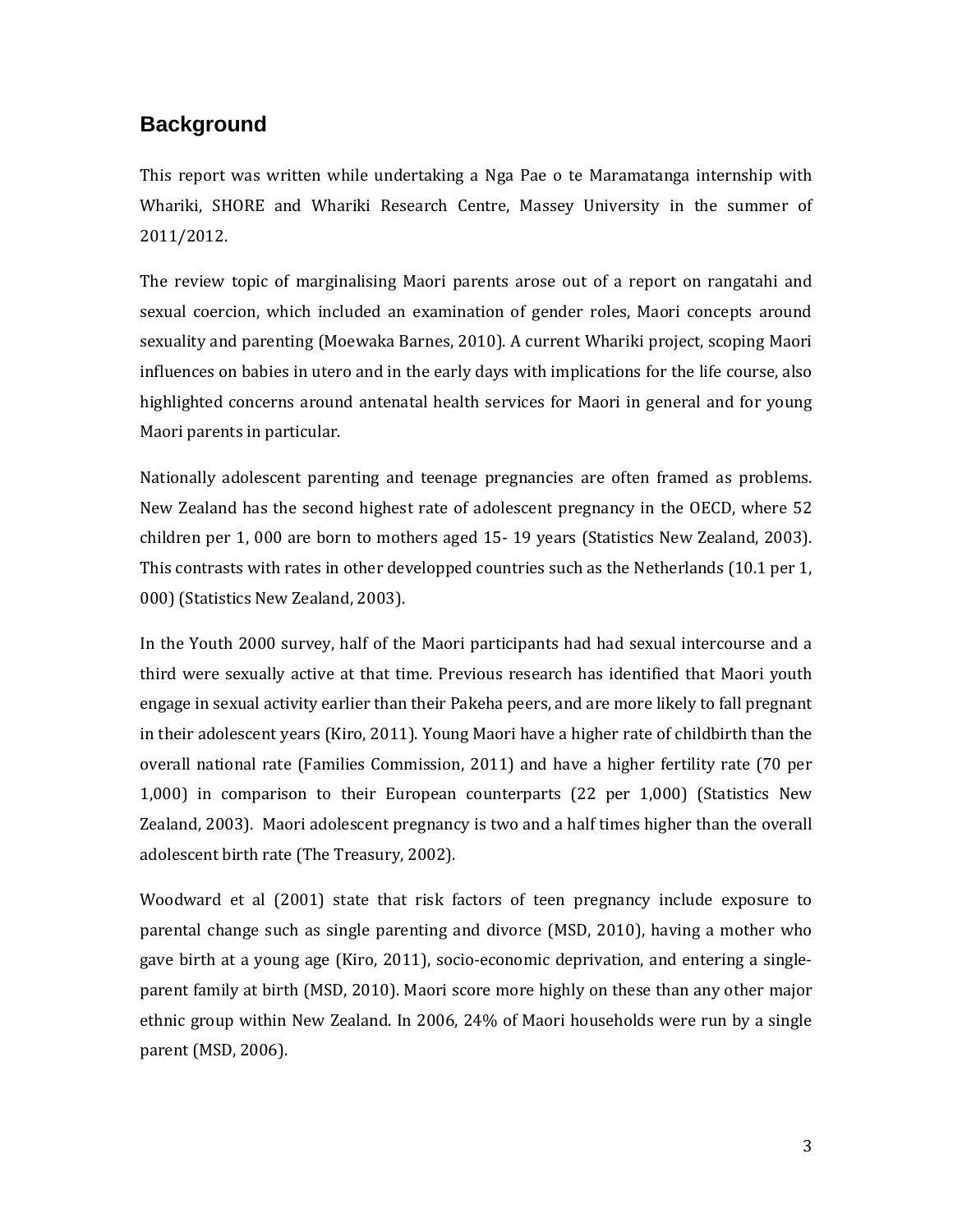It was found that 36% of Maori infants under 1 year old were living with a female sole parent. In 2006, the mean income of Maori was 73.2% of that of non- Maori, and 17% did not have enough money to manage every day needs (Kiro, 2011). As Kiro (2011) explained, because Maori women have children younger than Pakeha, they are less likely to have formal education, a secure income and a stable relationship. Previous research has uncovered concerning consequences of adolescent pregnancy (Howard, 2008) - solo parenting, lack of education, unemployment, poor health, low socio- economic status. Statistics have also shown that Maori as a group have far higher rates of teenage pregnancy than any other group (Families Commission, 2011). In spite of these grim circumstances that young Maori parents are therefore more likely to be in, an insufficient amount of research has been done to better understand their specific experiences.

Any new parent can experience the societal burden placed upon them to raise their child well. This burden is much heavier for young parents who must challenge stereotypes and negative preconceived ideas about themselves as inadequate, irresponsible parents (Breheny & Stephens, 2007; Hanna, 2001). Adolescent pregnancy is currently deemed to be a public health care problem (Lawlor & Shaw, 2000); a description which suggests that we are living in a time and place where adolescent pregnancy is not socially or economically acceptable. As a result of adolescent pregnancy being socially unacceptable, young parents report feeling stigmatised, marginalised and judged (Hanna, 2001). Marginalisation is even more evident in young Maori parents, who are already discriminated against due to ethnicity (Arlidge, Abel, & Asiasiga, 2009).

Despite the apparent concerns, there appears to be little research that has brought the voices of Maori adolescent parents to the fore. In order to contribute to an understanding of the research literature in relation to young Maori parents, this report provides an overview of:

- Maori health
- International and national research on adolescent pregnancy and parenting
- Contact with health systems and support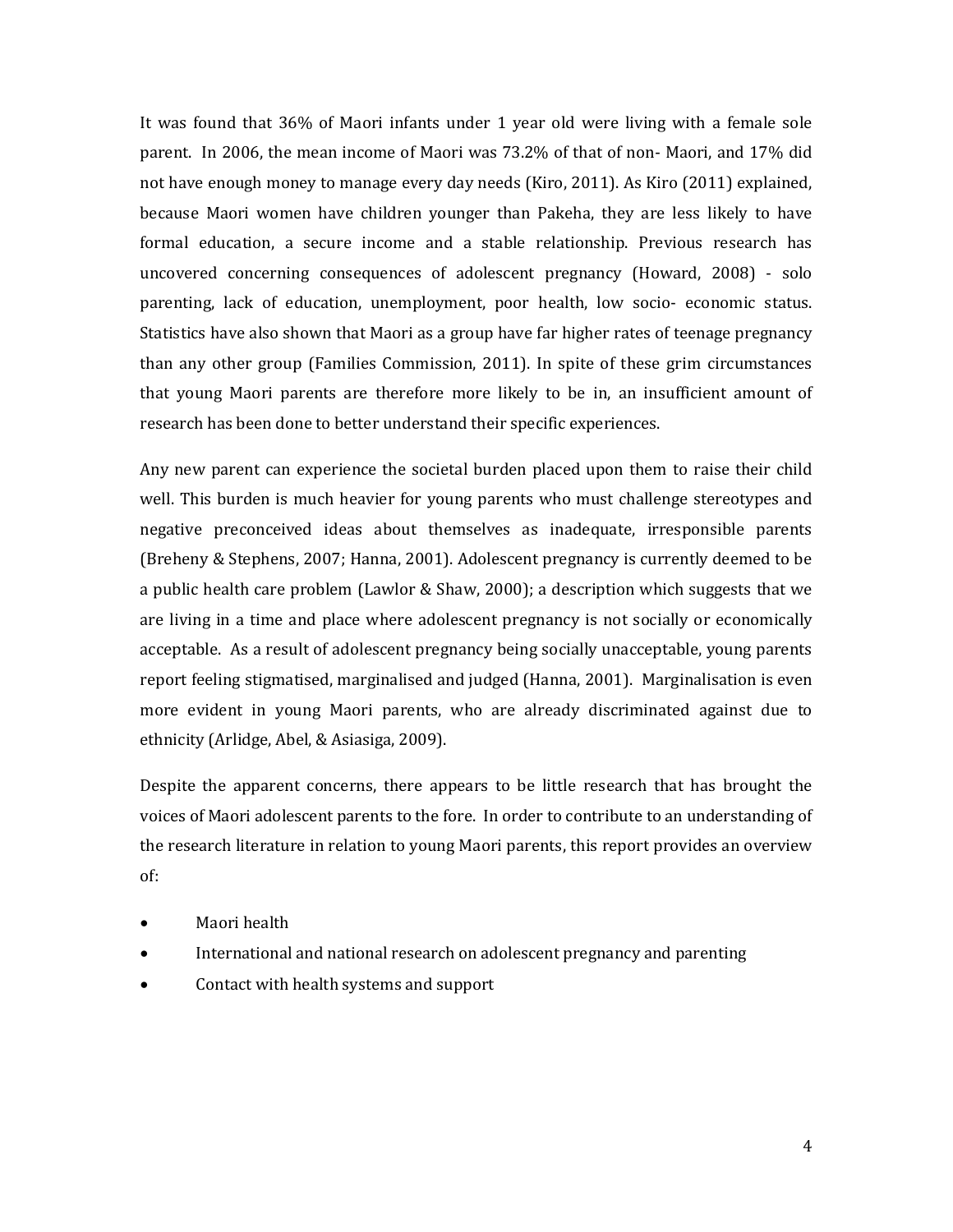#### <span id="page-7-0"></span>**Maori health overview**

Maori are more likely than European to report poor or fair health, poor mental health, poor cardiovascular health and poor physical functioning than Europeans (Harris, Tobias, Jeffreys, Waldgrave, Carson, & Yazroo, 2006). This study also indicated that Maori are over ten times more likely to experience three types of discrimination than Pakeha. It appeared that the mixture of discrimination and deprivation accounted for much of the disparities in health outcomes for Maori. Much international research has identified a correlation between racism and inequalities in health outcomes (Krieger, 2003; Nazroo, 2003), and this is also reflected in a number of New Zealand studies on Maori people. These literatures suggest that Maori as a general population are at risk of poor health outcomes, which is facilitated by societal racism. This emphasises the need to understand their experiences within the public health care system specifically, as this is where health inequalities are not only dealt with but also generated or exacerbated.

Mason (2006) discusses how the use of 'closing the gap' methods or intervention- type solutions is damaging, as they further highlight the disparities between Maori and non-Maori. This results in the employment of a deficit model, which portray Maori youth as problematic. The deficit model is discussed as detrimental to the outcomes of Maori youth, as it attributes negative outcomes as a consequence of character, as opposed to negative life circumstances. Because it is preoccupied with the gap between Maori and non- Maori youth, it provides a warped representation of Maori simply failing, denying those who are succeeding. Mason (2006) identifies how there are many agencies established to counteract negative behaviours and consequences, while there are so few which focus on positive outcomes and potential of young Maori. Providing young Maori with such opportunities would not only show them a more balanced representation of themselves and their capabilities, but it would also give the wider, dominant population a chance to see this vulnerable group as more than at risk and problematic.

The report from Te Ara Hou (2011) also discusses the difficulties in using the 'closing the gap' approach, because the gap becomes the issue. Framing barriers that Maori face by comparing to non- Maori, and using this as a benchmark is inadequate. Viewing issues such as Maori adolescent pregnancy through this lens frames the problem through a western perspective, overlooking how Maori themselves may feel about this. More obviously, using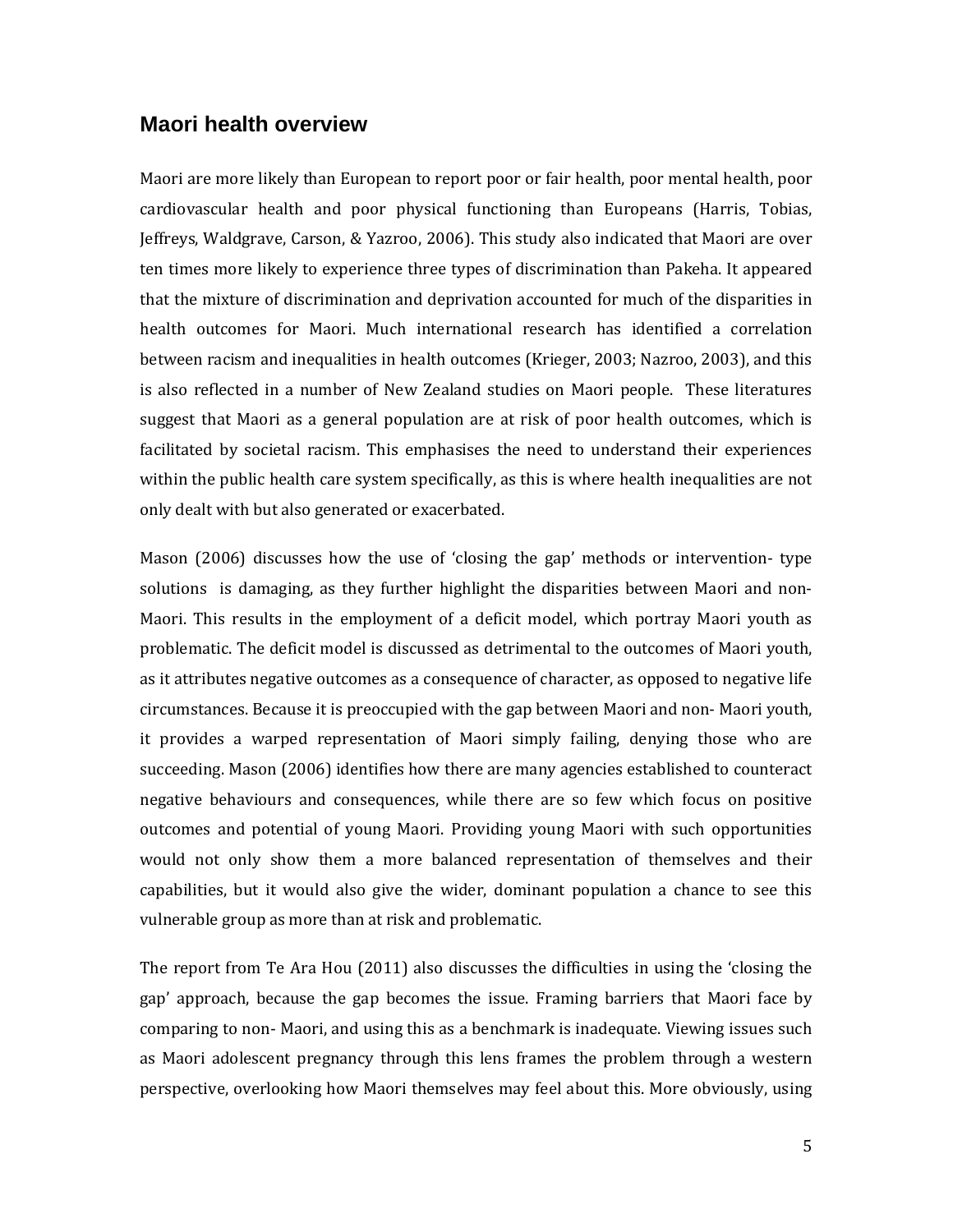non- Maori (usually Pakeha) as a source of comparison only serves to keep Maori in their subservient position, showing Maori youth that they are less than their non- Maori counterparts. Like Mason (2006), this report also states that it is important to represent such issues within a Maori framework; what constitutes a 'good life' and well- being to Maori is more valid than non- Maori's perception of a 'good life' and how Maori fit within this. New measurements therefore need to be developed which reflect Maori values, beliefs and potential.

The He Ara Hou report by Henare on New Zealand's children proposes that when devising government policies concerning youth, Nussbaum's list of central capabilities (Nussbaum, 2007) should be considered. This systematic list outlines what each human should have the freedom to possess, and this can serve as a benchmark. The list includes the right to good bodily health and integrity, and Henare discusses in the He Ara Hou report (2011) how using this approach would mean needing to develop a Maori Development Index utilising Maori values based data.

Te Whare Tapa Wha is a useful model in understanding what is important for Maori concerning their health (maorihealth.govt.nz). A person's wellbeing is likened to that of a whare/ house, where each of the four walls symbolise Taha Tinana (physical health), Taha Wairua (spiritual health), Taha Whanau (family health) and Taha Hinengaro (mental health). All four cornerstones must be sound in order for the person to be well overall. This is an important concept to bear in mind, particular in areas such as sexual health. Rochford (2004) explains how this can be used as a vital tool in health assessment, as modern health services may not always acknowledge the importance of taha wairua (the spiritual dimension). There is a clash in values between traditional Maori health care approaches in comparison to western techniques, because in a traditional Māori approach, the inclusion of the wairua, the role of the whānau (family) and the balance of the hinengaro (mind) are just as important as the physical symptoms of illness. Considering the concerning inequalities in health between Maori and Pakeha, this tool has been used as a way for Maori to regain control over their health care.

Mason (2006) emphasises the importance of whanau in determining a child's success, justifying this claim by discussing how children are a product of their environment. This means that positive, stable relationships with family are needed from a young age. When others expect little of the child, the child is less likely to resist and prove them wrong.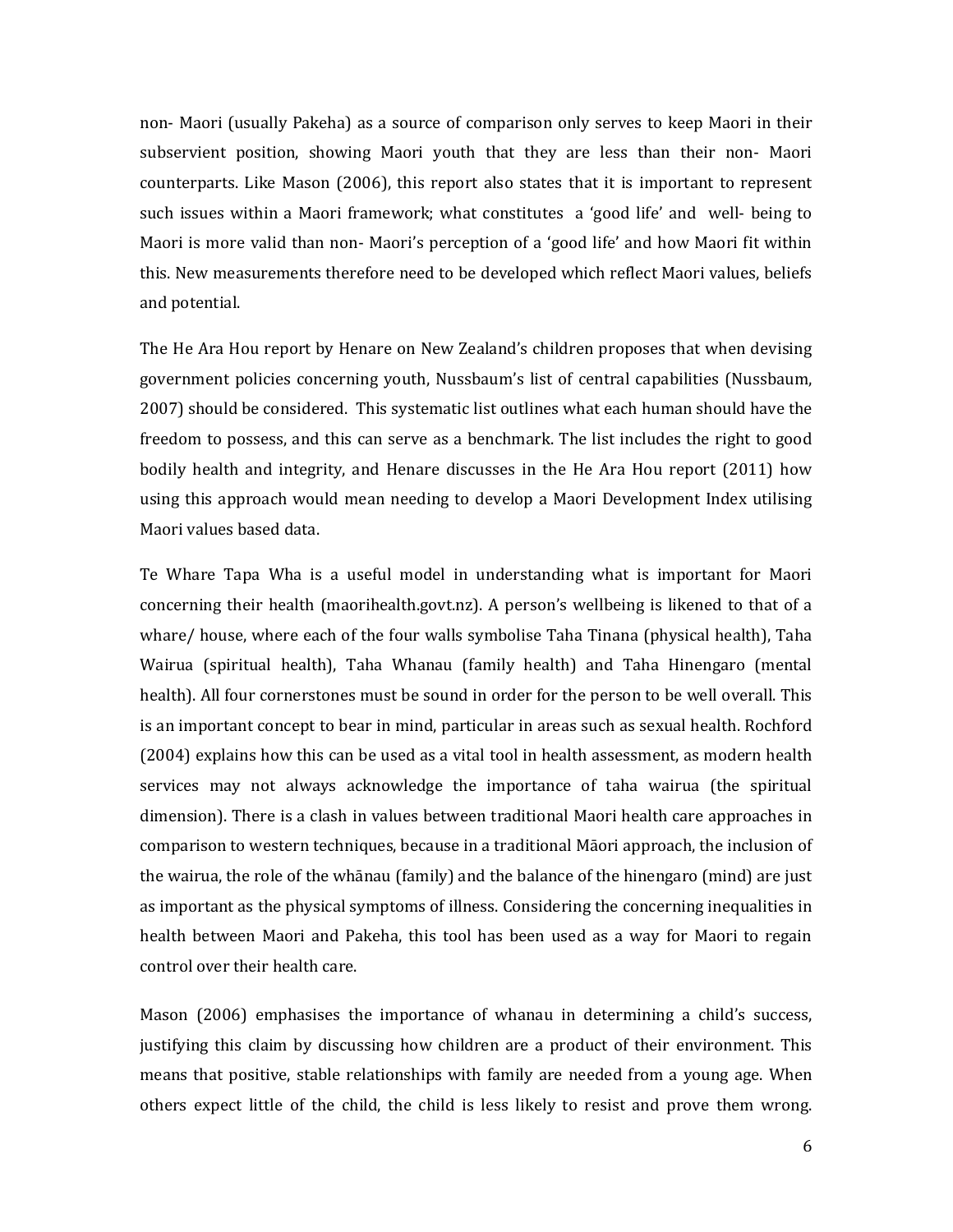Mason believes a self fulfilling prophecy is utilised, which can explain the poorer outcomes for Maori youth. It is important to find ways which encourage youth to believe that they are capable of more than these predictable outcomes such as adolescent pregnancy, as opposed to enforcing interventions to prevent problematic behaviours.

The Families Commission report (2011) stresses that it is not Maori ethnicity which predicts adolescent pregnancy but the fact that Maori as a group are more likely to suffer from many of the negative circumstances which increase the risk of this occurring. Consequently, closing- the- gap methods are often used to help overcome these problems young Maori face, which is later to be discussed as creating problems in itself. The 'Improving the Transition' report on Maori youth by Cunningham (2011) outlined three models to explain the discrepancies between Maori and non- Maori. The following models can be used when critically analysing the validity of Maori ethnicity being an indicator of adolescent pregnancy:

**Social***: The Determinants Model:* The social and economic conditions that Maori are more subjected to increase the risk of poor health. Further, social determinants are important as they impact on whether a person stays in good health. They include physical, social, and personal resources to identify personal needs, aspirations and ability to cope with environment. Limited resources mean increased risk of poor health, which can explain why Maori suffer from poorer health.

**Cultural**: *The Cultural difference Model:* It explains how ethnic stereotypes are hidden within certain environments including the media and professional settings such as secondary schools and universities. The deficit model is most evident when the inequalities between Maori and non- Maori are considered. The cultural- difference model describes how the social environment, patterns of learning and sociolinguistic environment are largely incompatible with Maori, which therefore hamper their ability to grow, and denying them of opprtunities to succeed.

**Racism:** *Colonisation*- *Racism model:* With colonisation came the loss of land, rights, spirituality and language for Maori which resulted in the negative outcomes that they currently face. This is facilitated through racism in a number of forms: 1. Institutional racism: Embedded within policies and practices preventing the oppressed from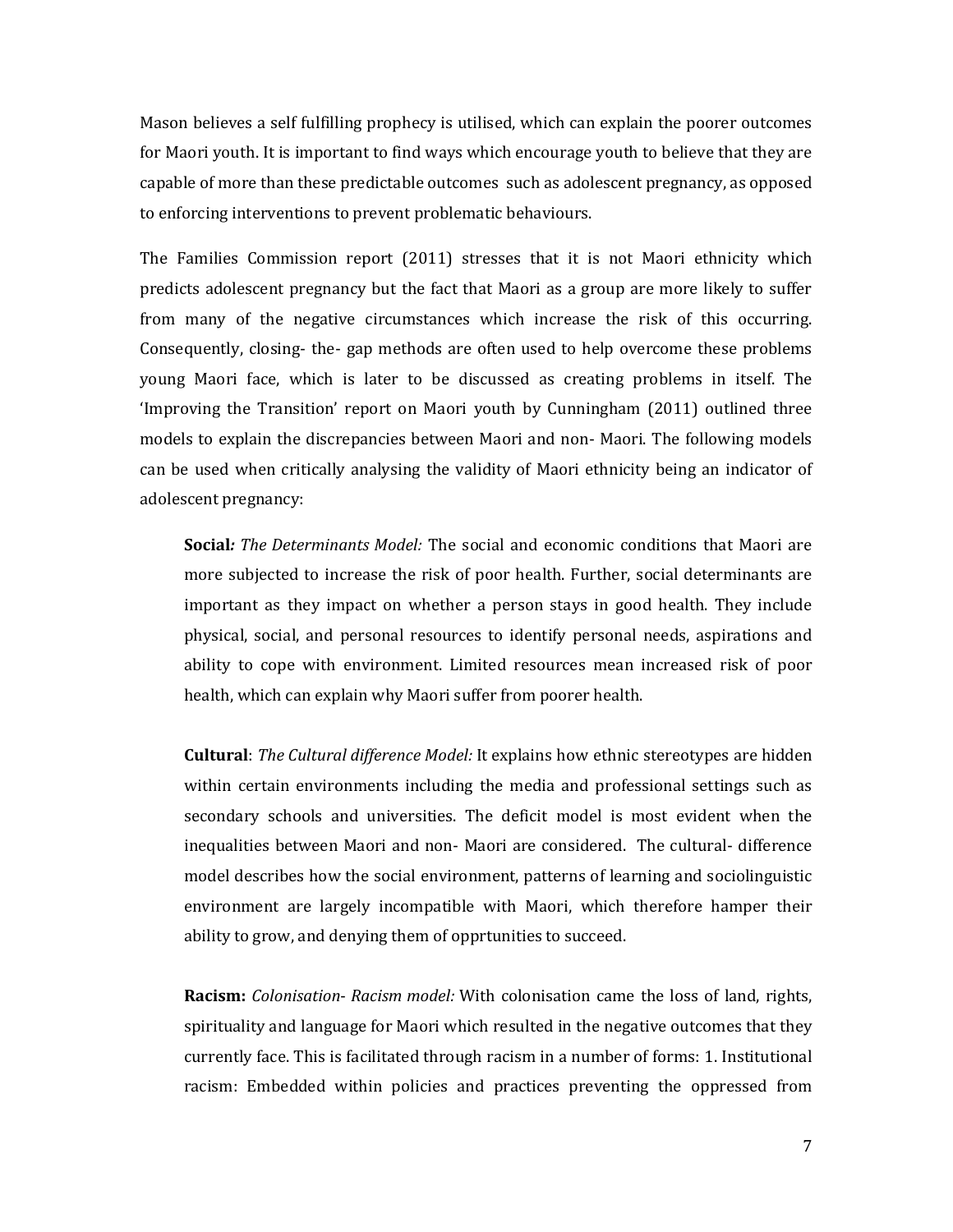access to resources. 2. Personal racism: an individual's own negative attitudes and stereotypes may cause him/her to judge discriminate. 3. Ethnocentricism: beliefs, values and ideas are embedded into social representations which favour the dominant group. The deficit model employed in health research frames ethnicity as a predictor of adolescent pregnancy, which is an example of institutional racism.

#### <span id="page-10-0"></span>**International research on adolescent pregnancy and parenting**

Adolescent pregnancy has long been considered a public health problem (Lawlor & Shaw, 2002), and much previous research has sought to understand a number of issues surrounding it. A great proportion of research has covered contributing factors that increase the risk of adolescent pregnancy, such as socio-economic deprivation, parental/ family change and being born to adolescent parents (Howard, 2008). Literature has also described the outcomes of adolescent parenting which predominantly explain the potential for an intergenerational cycle of adolescent pregnancy. This is characterised by long- term benefit receipt, lack of education, crime and violence (Holtz, McElroy, & Sanders, 1999; Meade, Kershaw, & Ickovics, 2008). Conversely, there have more recently been attempts to cover the positive outcomes which can result from becoming a teen parent, such as new skills, an increased confidence and self- esteem (Collins, 2010). More importantly, it can give the opportunity for these youth to start over from the adversity and negative life events that they may have experienced themselves as children (Tuffin, Rouch, & Frewin, 2010). Such literature suggests that teen parenting may provide a focus for initiatives that support young parents towards successful futures.

Much international indigenous research on parenting has revealed experiences of marginalisation within the health care system, such as that of Browne and Fiske's (2001) work on the First Nations Women of Canada. This revealed examples of individual and institutional discrimination, and disadvantages due to race, gender and class. One participant described how she took her child to hospital due to a worsening nappy rash after the medication prescribed by their local doctor did not help. The child was taken off her by hospital staff and taken into state care because they assumed the child was being subjected to neglect and violence. This occurred without checking any medical history or contacting the child's doctor for information. Browne and Fiske (2001) state that mainstream health care and health research can help in constructing colonised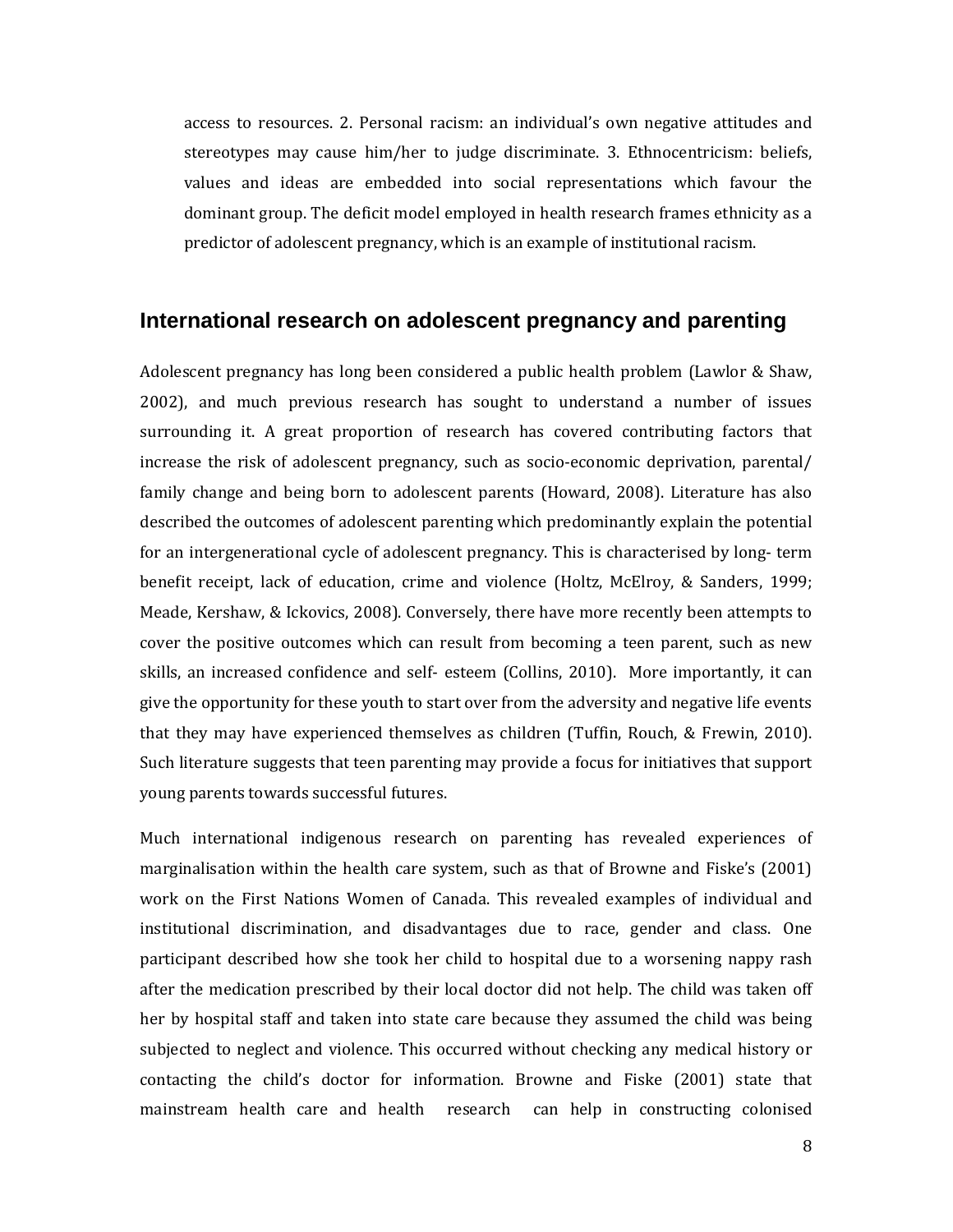representations of indigenous people as' bad' parents, disorganised, and dependent. This fosters uneven power relationships which can be shown through paternalism and dependency on public health care. Arguably, this is further fuelled by uneven media coverage on poor parenting in 'minority' groups.

Negative health care experiences of indigenous parents are echoed in studies focusing on the Aboriginal people of Australia (Watson, Hodson, Johnson, & Kemp, 2002). Like many other indigenous groups, Aboriginal people have high rates of adolescent pregnancy (Senior, & Chenhall, 2008), and once again, little research has been done to identify their experiences with the public health care system. A recent study by Downey and Stout (2011) analysed the experiences of young Aboriginal mothers during and after pregnancy. Most participants commended staff on their patience, support and advice. It appeared that these were all characteristics in hospital workers which mothers valued while giving birth. Regardless of this, the significant amount of negative feedback that participants gave due to racism and ageism indicates that there is still much to improve on. One participant stated

*"Like me, I'm half. You can't tell because I look like my dad. My mom is Aboriginal and my dad's not. I think that's why I was treated nice. I really think so because my sisters, they have different dads, and their dads are Aboriginal so they're full. And they're always treated bad. It depends on who you get but you don't see a lot of Aboriginal nurses working. Once in a while you will; they are actually the nicer once, always. They're always nice." (p. 40)*

Interviews with the participants suggest that there needs to be more sharing of health related information by health professionals during labour and birth. A number of the young women saw their doctors as detached and were confused and frustrated by conflicting information they received from nurses. The report advises that health care workers need to be better educated on how to provide young Aboriginal people with support and advice. However, it is difficult to state with certainty whether these experiences were in relation to age and ethnicity combined, as a number of articles concerning Aboriginal parents suggest that their ethnicity alone can lead to inadequate health care.

Another Australian study on Aboriginal parents (Watson et al, 2002) found similar experiences reported by mothers giving birth, which inidcates that ethnicity alone can lead to being provided with poorer health care. Insufficient information and support that was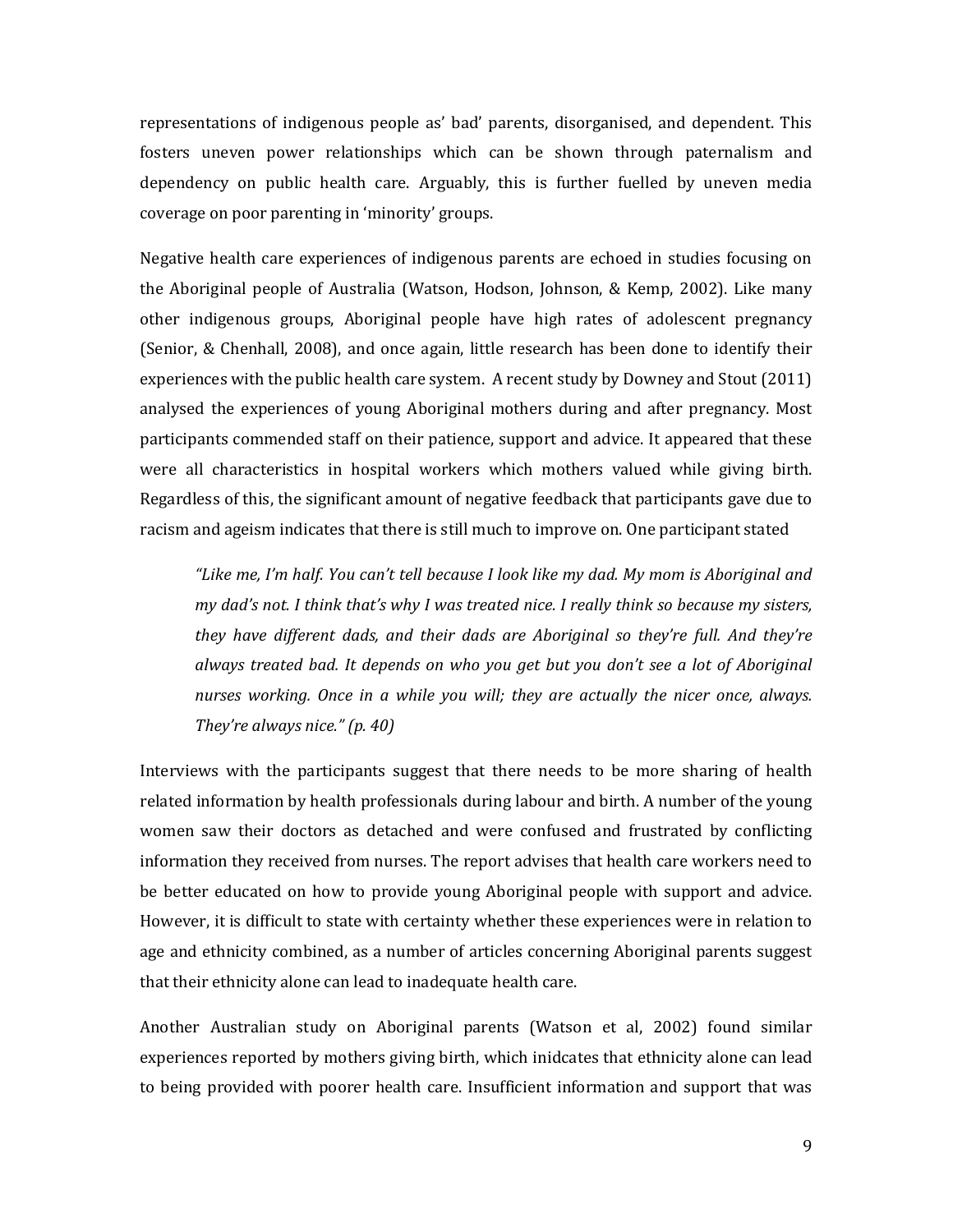given to them often resulted in miscommunication, loneliness and frustration, where mothers felt hesitant to ask questions. One mother signed a form that she could not read properly, which was asking for her permission to be sterilised during caesarean section. What can be perceived as miscommunication and lack of education in this case, can also be seen as an example of racism because she did not have the written English skills needed. A particular point was made that health care workers need to be more properly educated in working with those of different cultural and spiritual beliefs. This is reiterated in spite of the fact that it was indigenous people who were being cared for, whose needs and beliefs should already be understood and respected.

Regardless of ethnicity, adolescent parents are a marginalised group in society. International research such as that of Yardley's (2008) discusses how teenage mothers are typically represented as a "homogenous group of immature, irresponsible, single, benefitdependent, unfit parents" (p. 671.). Consequently, teen mothers report feeling stigmatised, particularly in their use of public services such as clinics and hospitals (Yardley, 2008). Yardley's study interviewed various young mothers in England, one of whom stated that

*"a few times when I've been into the clinic […], I go with my mum. And the nurses and that, they talk to my mum rather than to me, they treat me as if I'm a child" (p. 676)*

How participants dealt with this stigma varied, ranging from disassociating themselves from the 'teen parents' group, to confronting those who discriminated against them. Participants made the point that how one deals with criticism is challenging, because actively responding to discrimination (e.g. verbally) may give support to preconceived ideas, such as adolescent mothers as immature or overdramatic. Conversely, a passive response may mean that these predetermined ideas that the critic has are not challenged, therefore making them more legitimate. This makes encounters with the public, and with public health care system to be difficult.

### <span id="page-12-0"></span>**National studies on adolescent pregnancy and parenting**

It is promising that, of the sparse national research that has been performed on adolescent pregnancy, a considerable amount of recent work has been qualitative studies which aim to understand New Zealand teenage parents' experiences (Dickinson, 2011; Collins, 2010; Rawiri, 2007; Tuffin, Rouch, & Frewin, 2010). In particular, the work of Tuffin and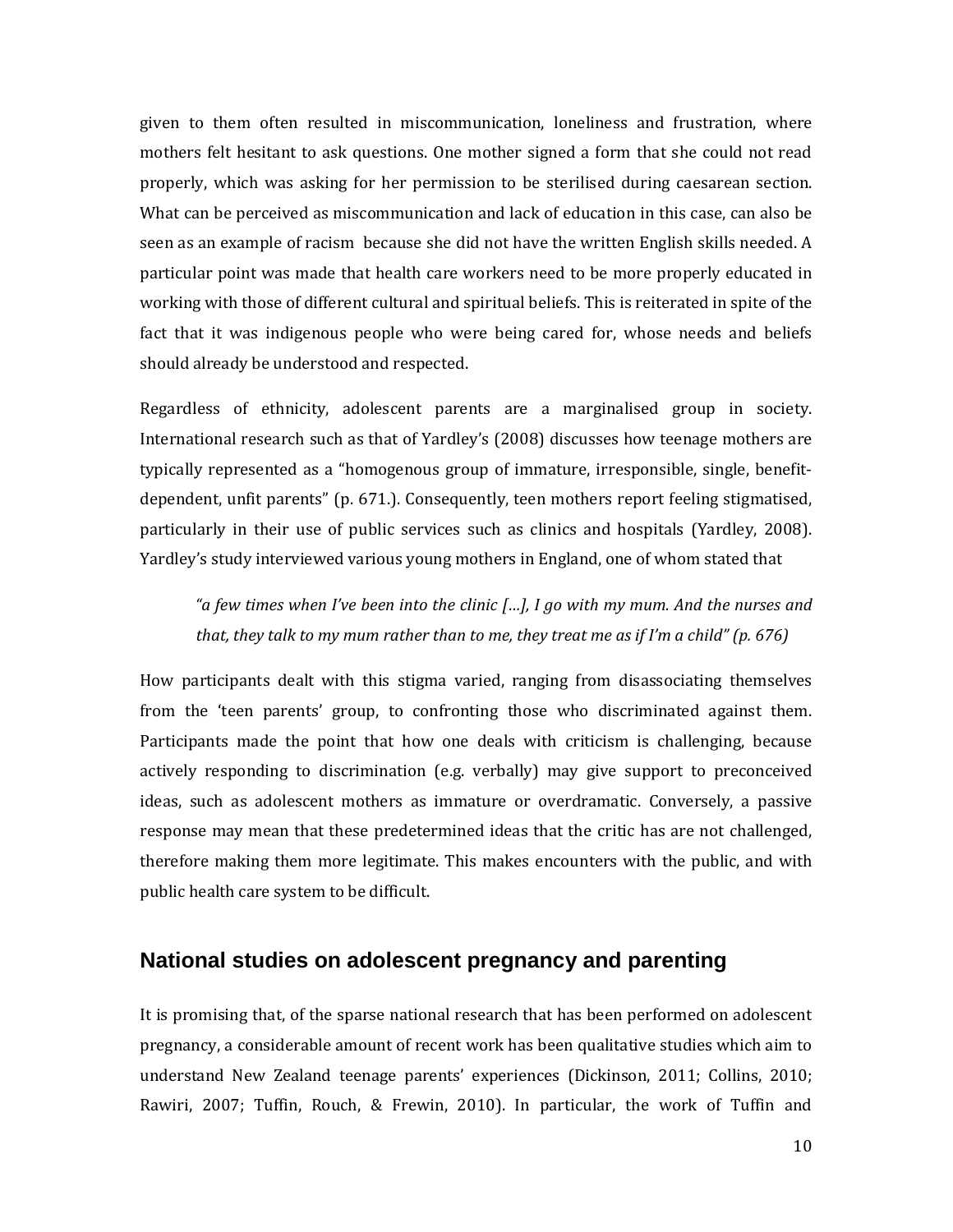colleagues has been useful in trying to unsettle stereotypes that are rife in New Zealand concerning young fathers. It focuses on how young dads are placed in an undesirable position, due to the difficulties they face in meeting specific societal expectations of being an acceptable father. These expectations include active participation with their children, stable relationship with the child's mother and most importantly, the traditional requirement of the father as 'breadwinner' for his family. Interestingly, the study identified a strong desire from participants to overcome stigma and defy stereotypes of being absent and neglectful, focusing on providing their child with resources and support to ensure a better childhood than they themselves may have experienced. Despite these desires and what positive steps these parents took, this is not well represented in literature concerning young parents.

Reports of experiencing difficulties as a young parent echo within other New Zealand studies (Collins, 2010) and this is supported by a discourse study by Breheny and Stephens (2007). This study aimed to understand New Zealand health professionals' constructions of adolescents and motherhood. It discussed how adolescent parents are portrayed within health professional literature as incompetent parents, and this is revealed in interviews with medical professionals through what Breheny and Stephens describe as the 'development discourse' and the 'motherhood discourse'. The motherhood discourse involves prescribed behaviours and characteristics that are deemed appropriate in order to be competent and legitimate parents. The most crucial aspect of the discourse is love for the child. This is a paradoxical situation for an adolescent mother, as one midwife describes their positive reactions to pregnancy as 'immature' and 'naïve':

*"The young women tend to get all clucky if they want to carry on with the pregnancy*  [...] and no one seems to take on board that this is going to be you know years of *broken sleep…"(p.121)*

However, if the mother appears to be serious in her role as a parent, this can be interpreted as uncaring. Participants consistently made comparisons between adolescent mothers and "good" mothers. They gave examples such as being on a budget but spending money on expensive toys, suggesting the affection but not the skills and abilities to qualify as a good parent. Their behaviour is interpreted through a set of predetermined judgments, not only in relation to whether they conform to narrow notions of a 'good' parent but also by being judged whatever their behaviour, often placing the parent in a no win situation. Any behaviour which does not fit within these narrow boundaries of the motherhood discourse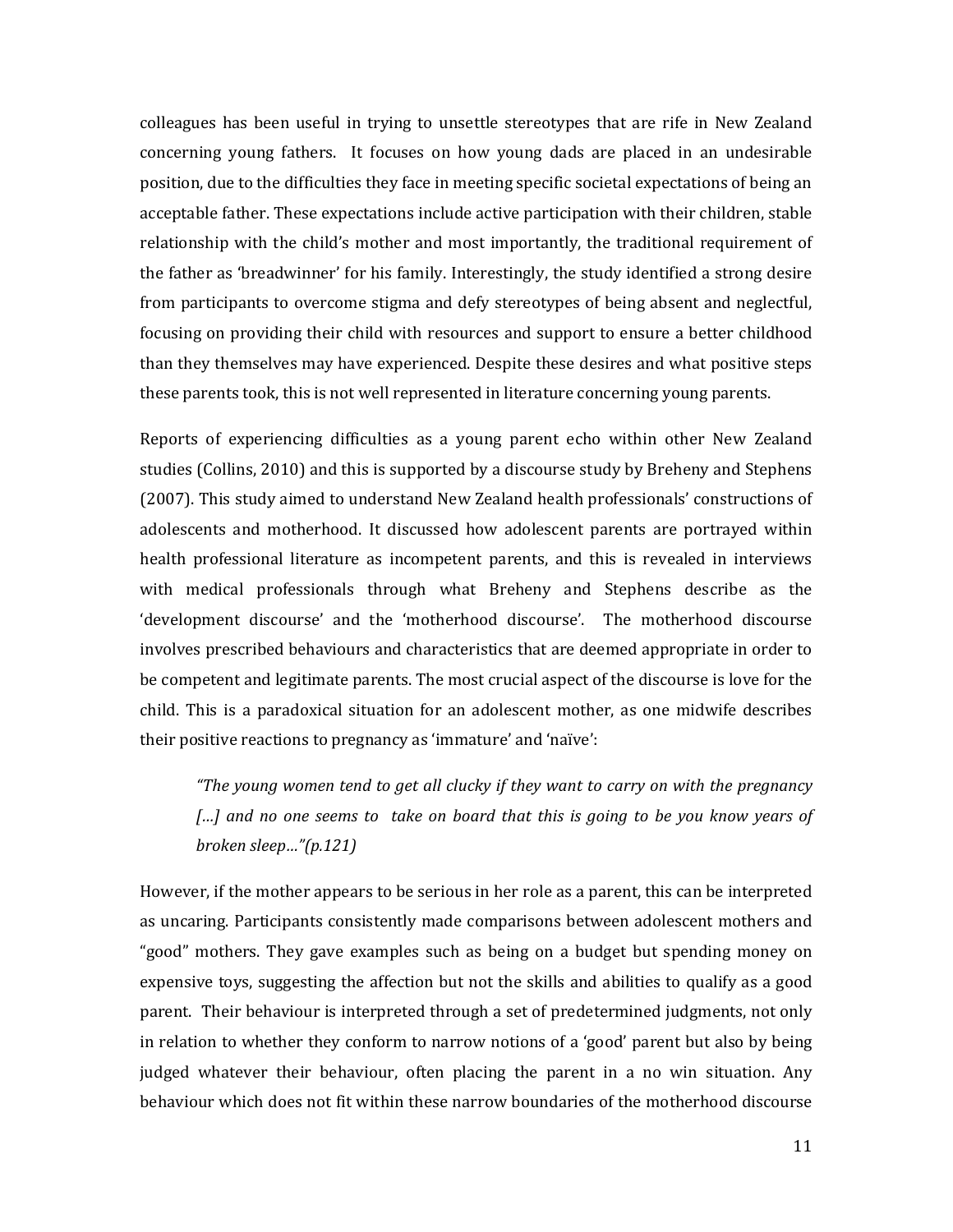can be used as evidence of their incompetence. It appears that within this discourse, 'bad' mother and adolescent mother are synonymous. It would be interesting to understand a health care worker's opinion of an older mother breaking the boundaries of this discourse, like spending money on expensive toys.

Breheny and Stephens (2007) also discuss the 'development discourse' that employs the logic that with aging comes maturity and thus capability as a parent. Like the motherhood discourse, this puts adolescent parents in a challenging position. According to this theory, adolescents have an apparent set of shared characteristics which fit within the stage of 'adolescence'. This includes an inability to think ahead and putting their own needs first. Participants reported feeling that adolescence was a crucial time for maturing- a maturing, however, that is different from what a young person can gain from becoming a parent. The article challenges this idea as

*"the development through the stage of adolescence is a process of simply adding years to the young women's age, rather than negotiating particular life stages and skills" (p. 115)*

The development discourse suggests that in relation to preconceived ideas of adolescent parenting, maturing only comes with time, overlooking the possibility that each individual matures at different rates, and that life experiences can be influential in maturing. This shows that the stages and phases framing of maturity is clearly an accepted idea within the public health system, and this is supported by undeniable societal and biological developments during adolesence ( Improving the Transitions report, 2011). However, accepting this theory does not fully justify the stance that all adolescents are irresponsible and selfish, therefore making them unfit parents. In spite of how disputable this perspective may be, the study indicates that this is a belief that is held by public health care workers. Browne and Fiske (2001) argue that the encounters which marginalised people have with public health care workers are vital, as they can be reflective of institutional values. This theory can also be applied in relation to young parents to support the stance that institutional discrimination is prevalent with adolescent parents in New Zealand.

Some national research has touched on adolescent mothers' tendency to not follow public health care procedures (Breheny & Stephens, 2007), accrediting this as characteristic of a 'typical' adolescent, who has poor time management, is self-centred and unreliable.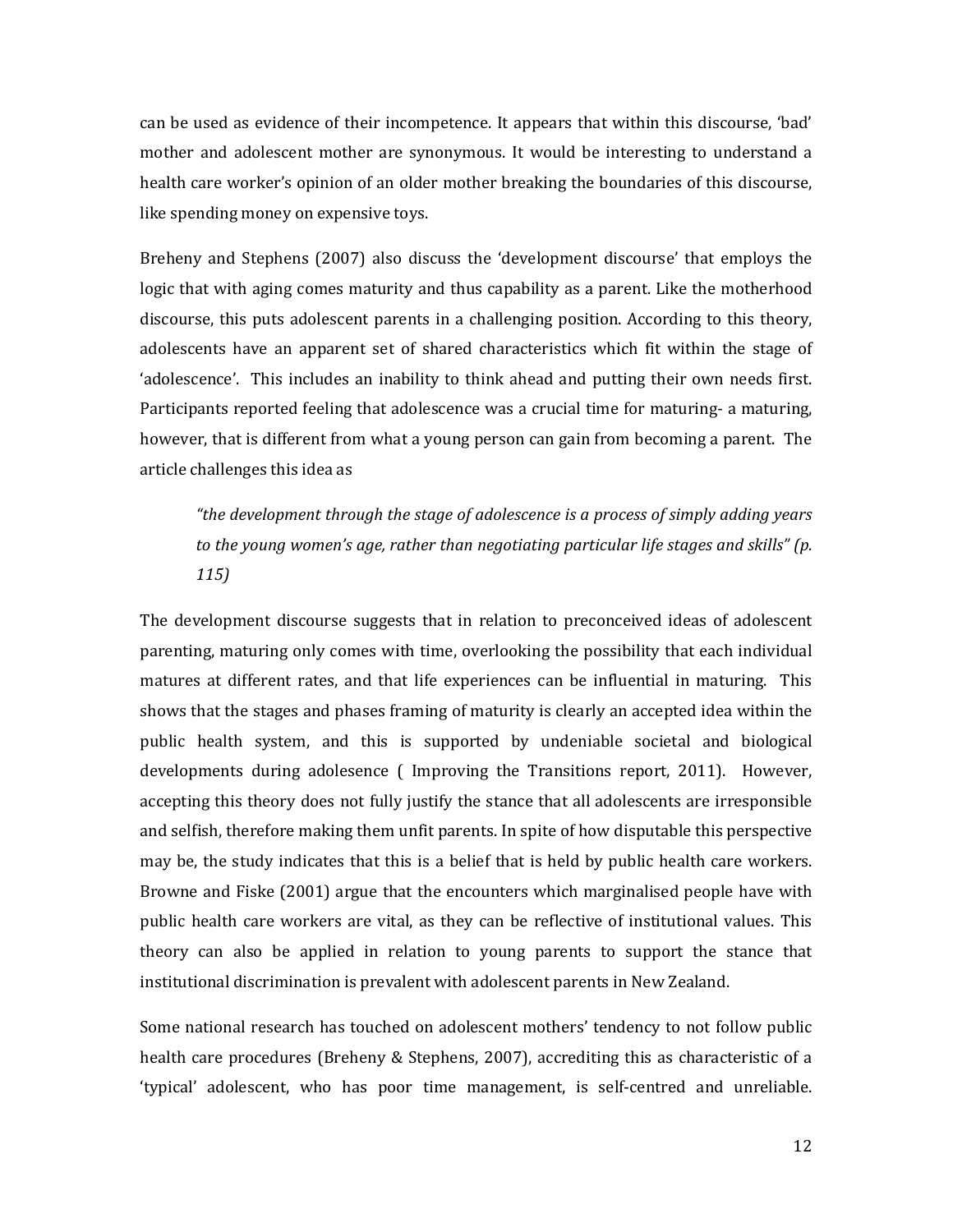However, in light of the previous research, demonstrating that behaviour is interpreted through predetermined notions, it is worth questioning these interpretations. An international study by Hanna (2001) exploring the struggles of teenage motherhood found that a significant issue for mothers was interacting with health professionals. This problem of not following standard health care procedures, such as making regular appointments was offset by participants feeling that nurses were 'authoritative' and 'bossy'. The unique circumstances that young mothers were in meant that, while they wanted to be treated like any other mother, they expected staff to recognise that they also had additional needs and they needed to be offered information and advice in a way that was not patronising. Because these needs were not met, they felt that avoiding using health care services was easier than actively challenging it. Rather than attributing it to issues of the adolescent's character and making negative judgements of young parents, it may equally be indicative of a health system that is not safe for them. It also shows that the public health care system prefers to simplify the fact that all young parents are different, by categorising each into this same reductive category, not doing much to acknowledge both individual difference between adolescent parents, and patterns of institutional discrimination.

Considering that adolescent mothers are viewed within the public health care system as not meeting appropriate standards as parents (Breheny & Stephens, 2007), it is not surprising that these parents report feeling under surveillance within this setting (Breheny & Stephens, 2007; Yardley, 2008; Hanna, 2001. De Jong (as cited in Breheny & Stephens, 2007) explained that young mothers reported feeling watched by health professionals , dreading consequences such as having their child taken off them if there was reason to believe they were unfit parents. According to Hanna (2001) this issue of surveillance is reported to be more prevalent concerning financial support from government, where seeking or receiving assistance comes with extensive public scrutiny. It is clear that how a young parent is perceived by society is flexible depending on circumstance. In situations where the parent receives government support, she/he should be classified as an adult, making their struggles less legitmate as they are just as much a parent as any other. However, in most other situations, they are simply children having children. Because young parents are supposedly children themselves, still naïve and immature (Breheny & Stephens, 2007), public surveillance is considered justified. While fear of surveillance is deemed to be a problem that needs to be attended to, it reaches beyond the health system. This is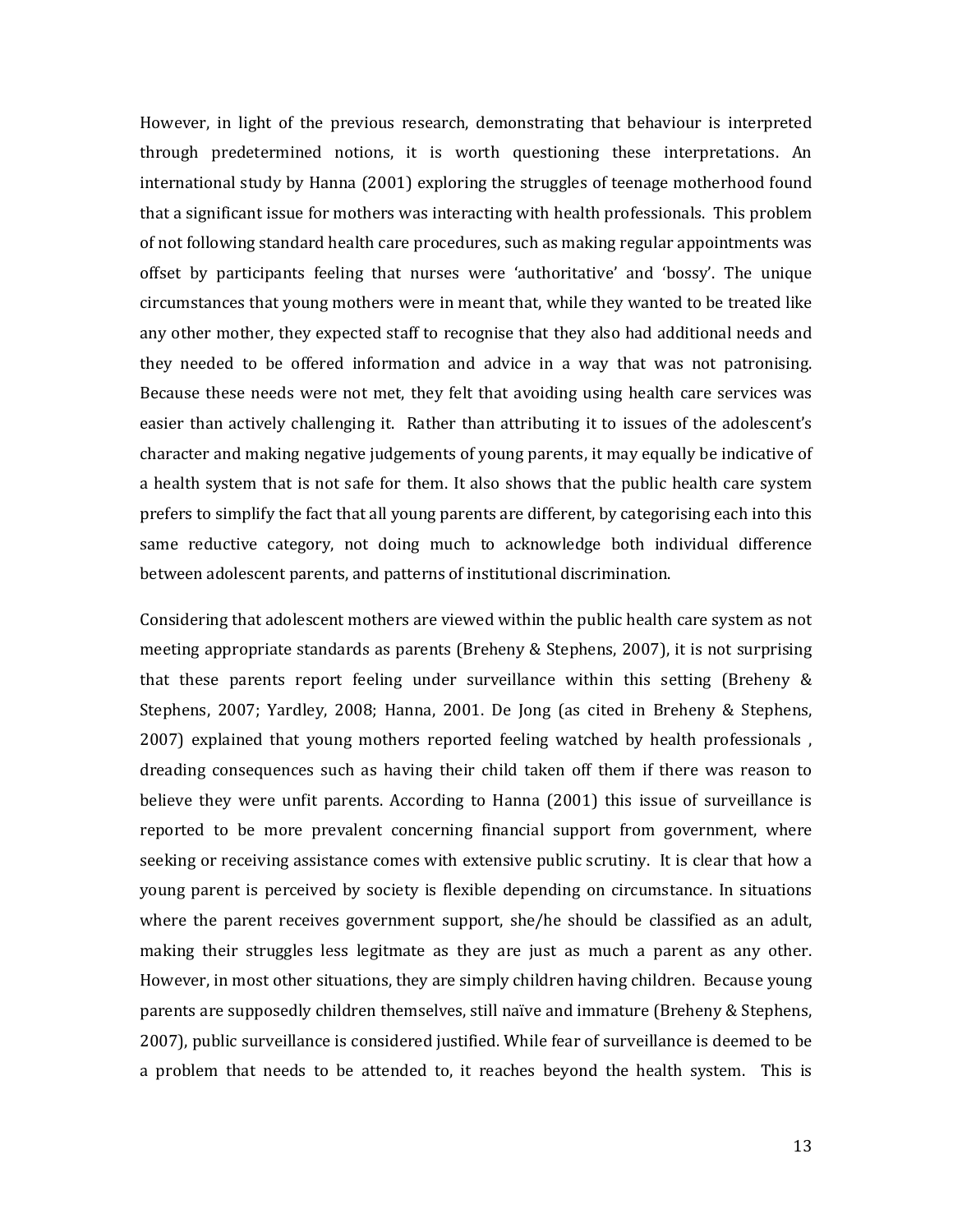because it requires changing the societal and institutional attitudes towards adolescent parents as incapable and a government dependant.

# <span id="page-16-0"></span>**Services and support**

Predictably, with childbirth comes contact with the public health care system, and as discussed, both international and national qualitative and quantitative research have described discrepancies in providing and accessing health services among minority populations including Maori. A recent national study was conducted by Arlidge et al (2009) on whanau/ families experiences when admitting their injured children to hospital. While many parents commended staff, crucial issues were raised such as poor communication and information, discomfort with a foreign environment, and issues of cultural miscommunication. Maori and Pacific parents felt particularly marginalised within the hospital setting and did not feel fully able to access services and information that were of a high standard. One Pacific mother stated

*"I started getting a bit paranoid because I think I was thinking I wonder if these Palagi*  (New Zealand European) *nurses are looking at me going 'I wonder if this is one of those cases where they've, where the mother's broken the arm" (p. 176)*

This mirrors the experiences of First Nations mothers previously discussed (Browne & Fiske, 2001), where indigenous people were constructed as being 'bad' parents, who were neglectful and violent. For the study by Alridge et al (2009), this theory of Browne and Fiske's is demonstrated through Maori and Pacific parents' reports of feeling judged as incapable parents based on their ethnicity. Therefore, this suggests that simply being a Maori parent can lead to public health care experiences of marginalisation and discrimination.

Kiro (2011) explains that Maori parents prosper when they have more support, which means that they and their children are more likely to overcome barriers to succeess. Because Maori parenting has become impacted on by the national and international context, Maori too face problems associated with changing family structure, urbanisation and increased participation of both parents in the work force (Kiro, 2011). It is worth noting that this also means a longer working life for grandparents, so parents may rely less on them for support. The breakdown of the traditional whanau structure of extended family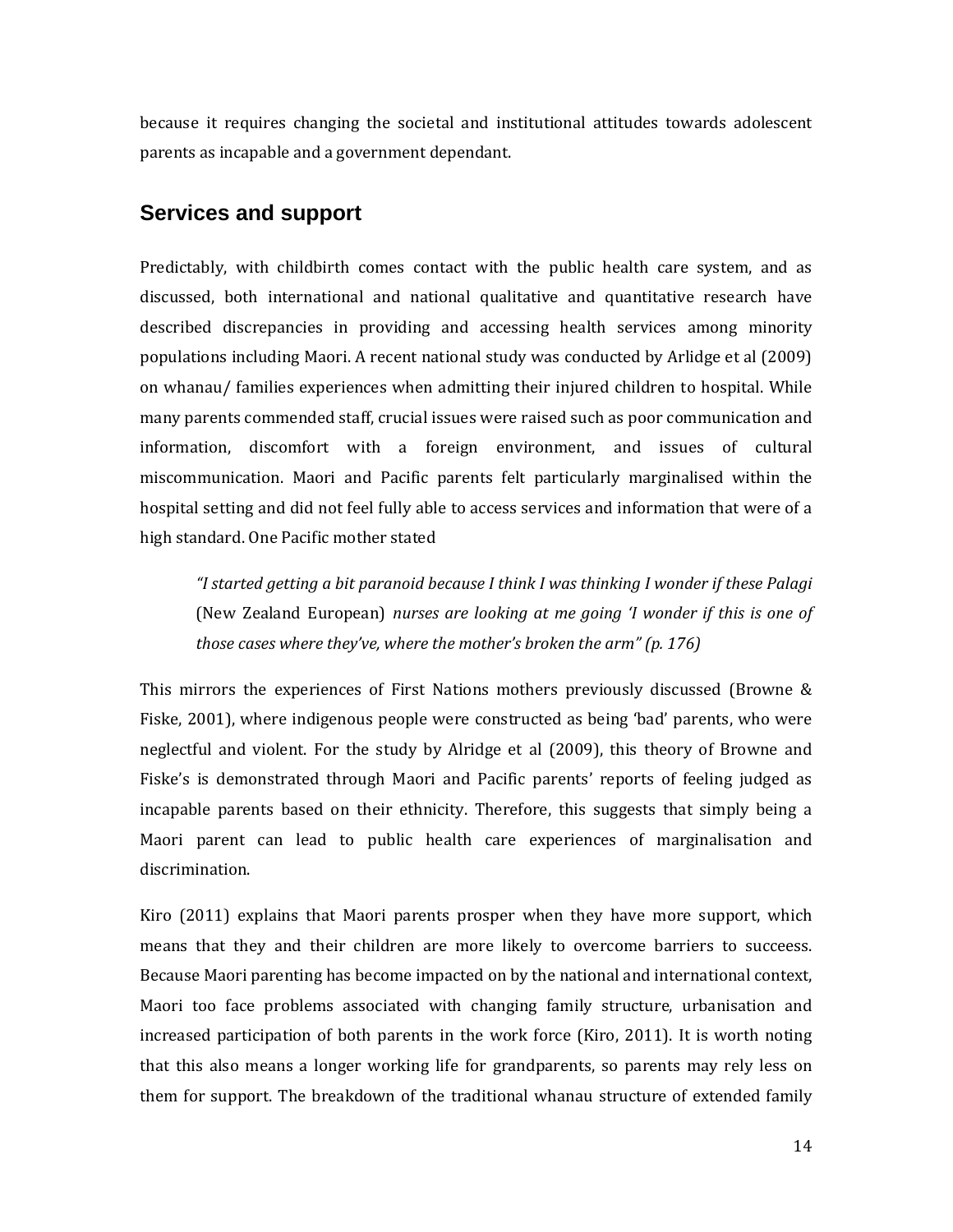living in close proximity has meant that Maori parents do not have access to the same kind of whanau support that their parents and grandparents may have received. However, Abel et al (2001) identify whanau support as crucial and note that Maori/ Pacific Island families are more likely than any other major ethnic group to reside with extended family members, who participants reported to be of significant support.

A recent study explored young Maori mothers' experiences with social support during and after pregnancy (Rawiri, 2007). The stories and situations of each participant were different, which suggests that there may not be one type of 'solution' to best meet the needs of young Maori parents. However, there were some commonalities. Stress, depression and violence were common themes, and social support from friends and whanau was strongly identified as essential to the mother and child's wellbeing. In particular, the support that was offered from teen parenting units was unsurpassed; so much so that some felt they would not have been able to continue in their education if it were not for the units.

Various teen parenting units such as the Taonga teen parenting unit in Auckland have been established to educate and nurture young Maori parents and their children guided by the theory of Kaupapa Maori, as this organisation is run by Maori, for Maori. The TAONGA Education Centre Charitable Trust's presentation at the Auckland Community Hubs Forum (2011) reports that whanau is treasured, and this is no different for young parents and their children. The organization holds a ceremony where each child is offered a pounamu, symbolic of their pledge to do their best to care for and love the child. Students are educated through strategies that are culturally appropriate (e.g. learning of Te Whakakoha Rangatiratanga/respectful relationships with others and the land, Kaitiakitanga/ responsible leaderships and passing on of knowledge and gifts. This approach is responsive to the needs of the parent and child, where they are both valued.

When considering the marginalised position that both Maori parents and adolescent parents have in society and thus in health care and education systems, it is clear that the experiences and particular circumstances of young Maori parents need to be understood.

#### <span id="page-17-0"></span>**Access to information**

Access to relevant information is crucial to any parent, because with knowledge comes opportunities for growth and development. In spite of this, obtaining needed information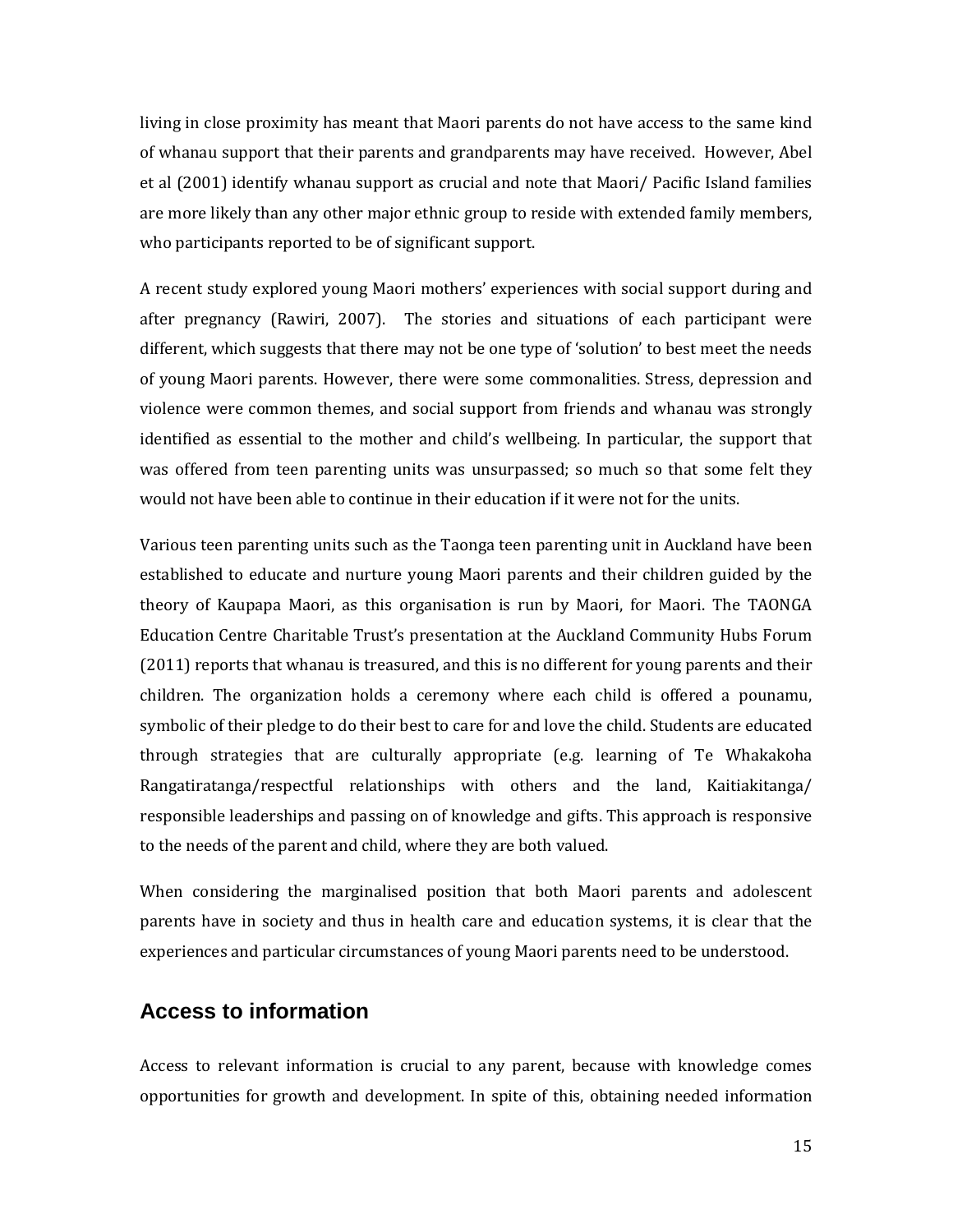from health and social service providers is identified as an issue for young Maori parents (Rawiri, 2007). Participants felt that they did not have sufficient access to the information that they needed for parenting. In particular, they had to overcome obstacles in order to understand what kind of support was available to them, including financial support. This barrier in obtaining information is mirrored in the study by Aldridge et al (2009) where Maori parents in particular frequently discussed how they did not want to ask staff for information because they appeared to be busy, and did not want to disturb them with their questions and concerns. One parent stated that

*"There was actually no one, they were all busy, they had how many patients to one nurse, they were so busy you couldn't ask them, is she gonna be ok, or that kind of stuff" (p. 174).* 

In comparison to Pakeha parents who felt they had adequate information concerning their child, Maori felt they lacked information in all areas, and often felt frustrated by this. This raises the question of why Maori and Pacific parents felt as if they were unable to approach staff, when Pakeha should also face the same issue of preoccupied staff who are low in numbers. The study identified that Maori parents in particular felt hesitant to ask staff for help, pehaps indicating need for social desirability. There is also the potential for negative reactions from busy staff if parents asked for support.

The article notes that language is a tool that is used differently by different cultures, and that written material for cultures with a strong oral tradition such as Maori or Pacific may not be the most appropriate. As one parent described

*"Sometimes they give you a pamphlet, you don't have time to read it, and you need someone to say it out loud. Like there are services available for you and your child, you know. But they should have some people like these based in the hospital that can inform people about these services can help them".*

It is logical that the public health care system take different approaches in providing care to patients based on what is most appropriate for that culture. The literature highlights that this needs to be addressed for Maori.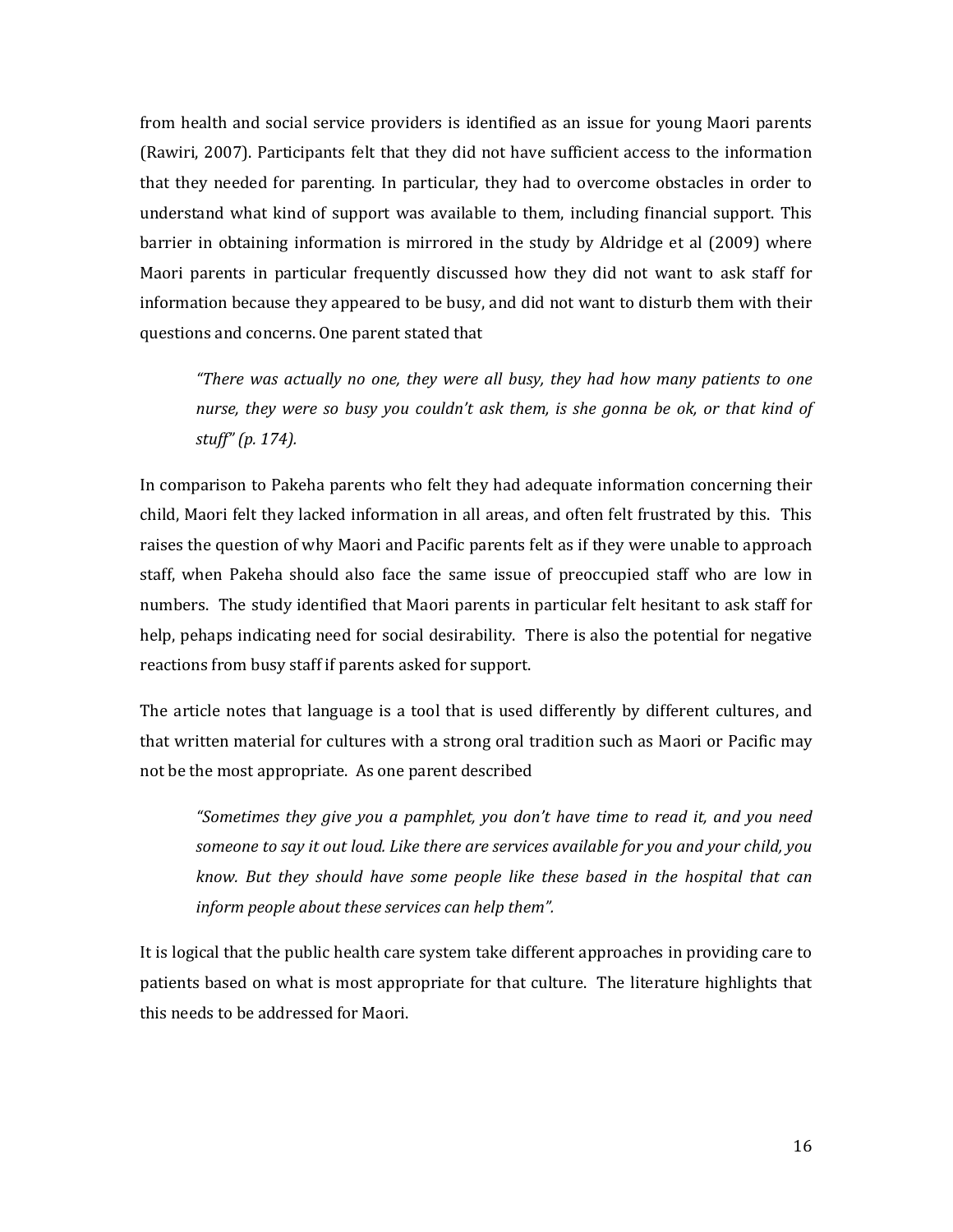# <span id="page-19-0"></span>**Discussion**

Adolescent pregnancy is an interesting matter, because the ability to fall pregnant implies strong reproductive health which is widely valued in western society. However, from what work has been done to understand dominant views of adolescent pregnancy, it appears that pregnancy at a younger age sits outside of what is acceptable. This is in spite of the fact that a woman is most fertile as a young adult. Adolescent pregnancy is perceived as a problem to be resolved. This is considered through a western lens which begs the question of whether this is how Maori perceive it. The potential for differences in values between Maori and Pakeha may be significant when considering adolescent pregnancy as an aspect of good health, therefore more work is needed to better understand Maori's perception of this.

With adolescent pregnancy comes growth of Maori as a population. Maori are considered to be a fast growing ethnic group in New Zealand, which can be partly explained by higher levels of young pregnancy (stats.govt.nz). While the trend of high levels of adolescent pregnancy among Maori has been problematized, in terms of population growth, it can have positive benefits to Maori as a group. New Zealand is a country that is governed by democracy, which means that resources are allocated partly by population basis. As discussed, Maori lack in resources in comparison to their non- Maori counterparts. An increase in population logically means more resources, which can facilitate growth and success.

The building of Maori as a population through adolescent pregnancy can also be extended to the possibility of adolescent pregnancy building stronger whanau relationships. It has previously been discussed that whanau relationships have shown to be important, especially where sexual health of the child is concerned. Closeness of age between parent and child may possibly lead to intergenerational dependence, which can be seen as a successful outcome. Intergenerational dependence is positive as interconnectedness may lead to strengthening Maori as a whole.

What is clear from the work that has been done on young Maori and on Maori as adolescent parents is that there is no 'one-fits all' solution to support them as youth and as adolescent parents. This is shown In Rawiri's study (2007), as the experiences of each participant were different. Cunningham (2011) explains that Maori youth are a diverse and culturally eclectic group. It is therefore difficult to determine 'what works' to prevent adolescent pregnancy,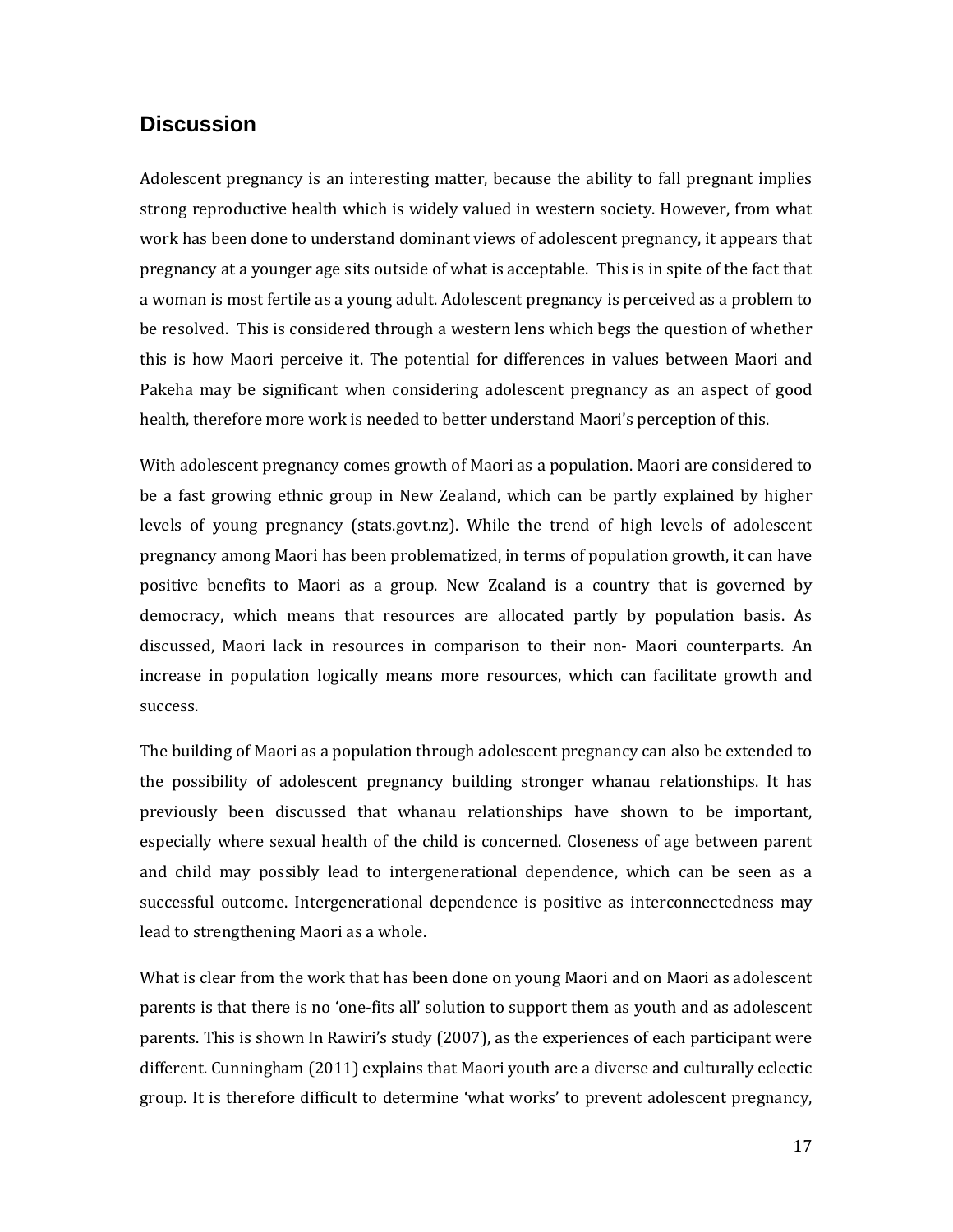especially with reports which indicate that adolescent pregnancy is not necessarily or always a 'problem'. There are possibly many different ways to help young Maori into their roles as parents and more research is needed to understand this. The way in which the parent and child is wanted and celebrated in settings such as the teen parenting units discussed in this review provides a considerable contrast to the ways in which adolescent pregnancy and parenting is regarded in dominant discourse. Certainly the differences between Maori and non- Maori socio-economically, in health and culturally mean that there needs to be specific steps taken to support young Maori

From the research that has been done concerning the wellbeing of young Maori, strong, communicative relationships have shown to be vital. Some research has touched on the importance of parent- child/ child- whanau relationships where sexuality is concerned (Kiro, 2011; Clark, Robinson, Crengle, & Watson, 2006). It has been found that those young Maori who are sexually active and report consistent use of contraception are more likely to report getting enough time with a parent. Kiro (2011) also discusses how the ability for young Maori to overcome hardships is facilitated by whanau support. The potential correlation between adolescent pregnancy in young Maori and relationships with parents is yet to be tested, but considering what has already been found, it is possible that this is significant. If this were true, implementing better strategies to strengthen these relationships is likely to be helpful where adolescent parenting is concerned. There are current government strategies which include focusing on Whanau Ora (2009) , emphasising the need to build on whanau relationships and to work with parents as part of their wider connections. This benefits both individuals and families as a whole. It stresses the need to build on existing whanau structures while strengthening the connection between whanau and provider.

Rawiri's study (2007) indicated how vital social support is for young Maori parents. Whanau should be considered more when examining the abilty of young Maori as capable parents. Cunningham (2011) discusses how strong whanau have structures and support systems which enable their youth to grow and develop. Although not all whanau today fits the traditional extended whanau structure, for many young Maori parents, the support from whanau is a clear advantage in helping them to develop as parents. . In addition, there may be a range of other whanau structures, not necessarily based on whakapapa connections that could foster these same supports and provide advantages.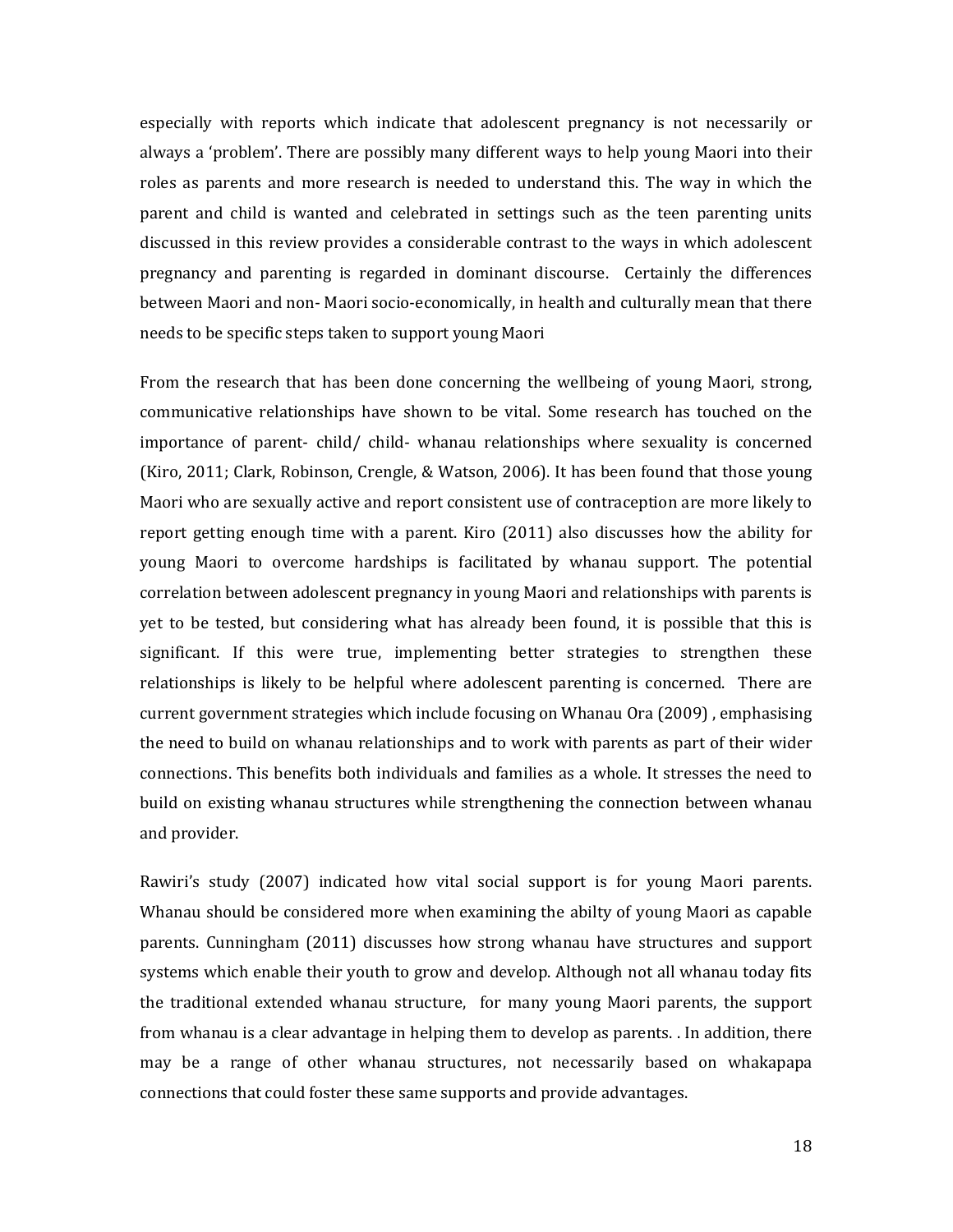Maori adolescent pregnancy is therefore complex, in spite of the negative, simplified, reoccurring representations we may see. How to support young Maori as youth and also as parents requires further revision, as there is diversity in every case. Creating safe, supportive environments for young Maori may help in allowing them to make informed, healthy decisions concerning their sexual health. From all that is uncertain on how to best help this vulnerable group, it is clear that young Maori are unique, and have potential that requires specific actions in order to be realised. While it is wrong to take a western perspective in viewing all Maori adolescent pregnancies as unwanted, we must understand that there is more to this group than what we bear witness to in dominant health research.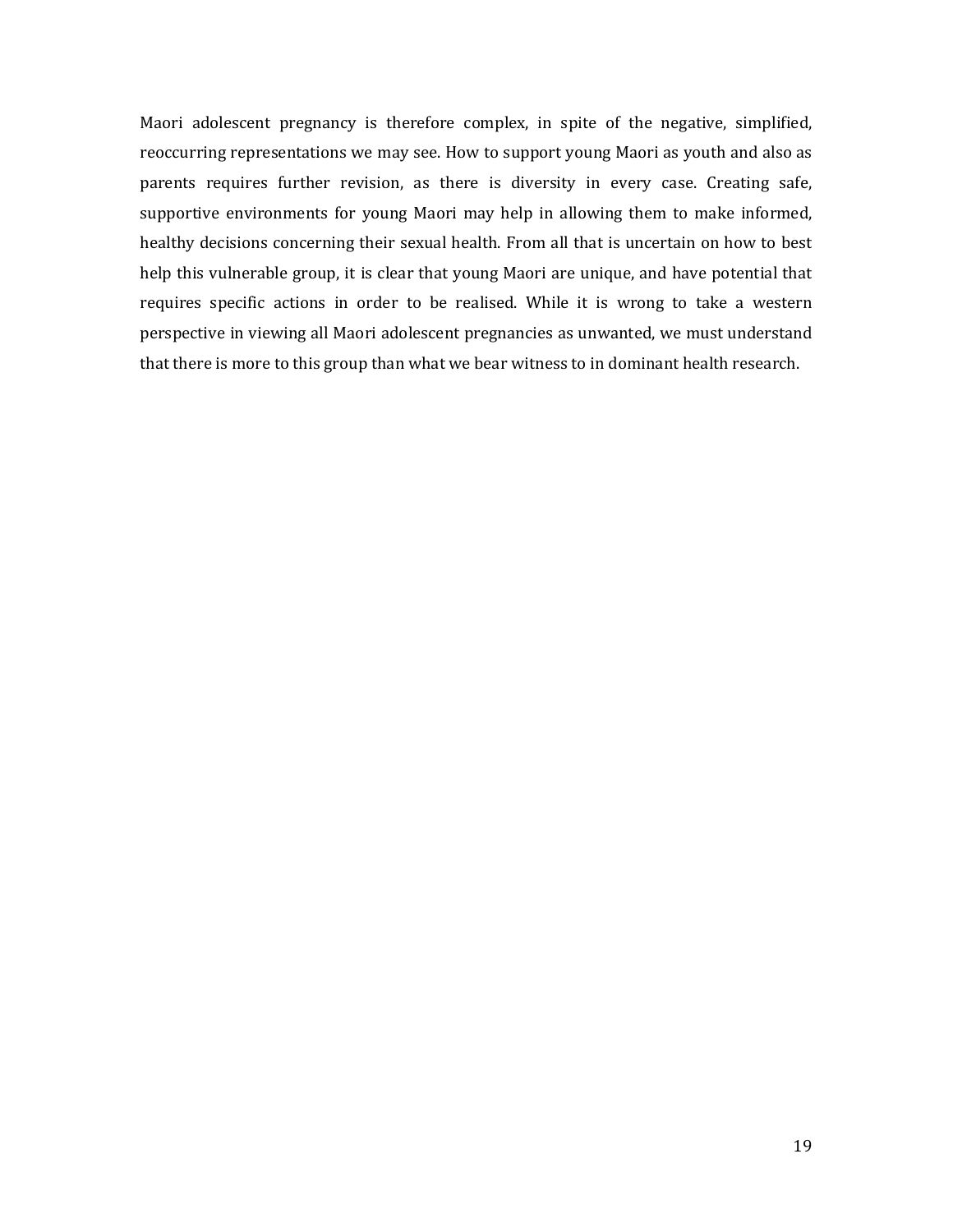#### <span id="page-22-0"></span>**References**

Adolescent Health Research Group. (2004). *Te Ara Whakapiki Taitamariki.* The University of Auckland.

Breheny, M., & Stephens, C. (2008). Breaking the cycle: Constructing intergenerational explanations for disadvantage. *Journal of Health Psychology, 13 (6),* 754- 763.

Clark, T., Robinson, E., Crengle, S., & Watson, P. (2006). Contraception use by Maori youth in New Zealand: Associated risks and protective factors. *The New Zealand Medical Journal, 119* (1228).

Collins, B. (2010). *Resilience in teenage mothers: A follow up study* (2010 Report). Wellington: Ministry of Social Development.

Dickinson, P. (2011). *Process and outcome evaluation of the Te Waipuna Puawai young mothers support group programme* (PHD). Massey University, New Zealand.

Downey, B., & Stout, R. (2011). The Prairie Women's Health Centre of Excellence. *Young and Aboriginal: Labour and birth experiences of teen mothers in Winnipeg*.

Families Commission (2011). *Teenage pregnancy and parenting* (2011 Report). Wellington: Families Commission New Zealand.

Garner, R. (2009). The Big Question: Why are s teenage pregnancy rates so high and what can be done about it? Retrieved from [http://www.independent.co.uk/extras/big](http://www.independent.co.uk/extras/big-question/the-big-question-why-are-teenage-pregnancy-rates-so-high-and-what-can-be-done-about-it-1623828.html)[question/the-big-question-why-are-teenage-pregnancy-rates-so-high-and-what-can-be](http://www.independent.co.uk/extras/big-question/the-big-question-why-are-teenage-pregnancy-rates-so-high-and-what-can-be-done-about-it-1623828.html)[done-about-it-1623828.html](http://www.independent.co.uk/extras/big-question/the-big-question-why-are-teenage-pregnancy-rates-so-high-and-what-can-be-done-about-it-1623828.html)

Hanna, B. (2001). Negotiating motherhood: the struggles of teenage mothers. *Journal of Advanced Nursing, 34* (4), 456- 464.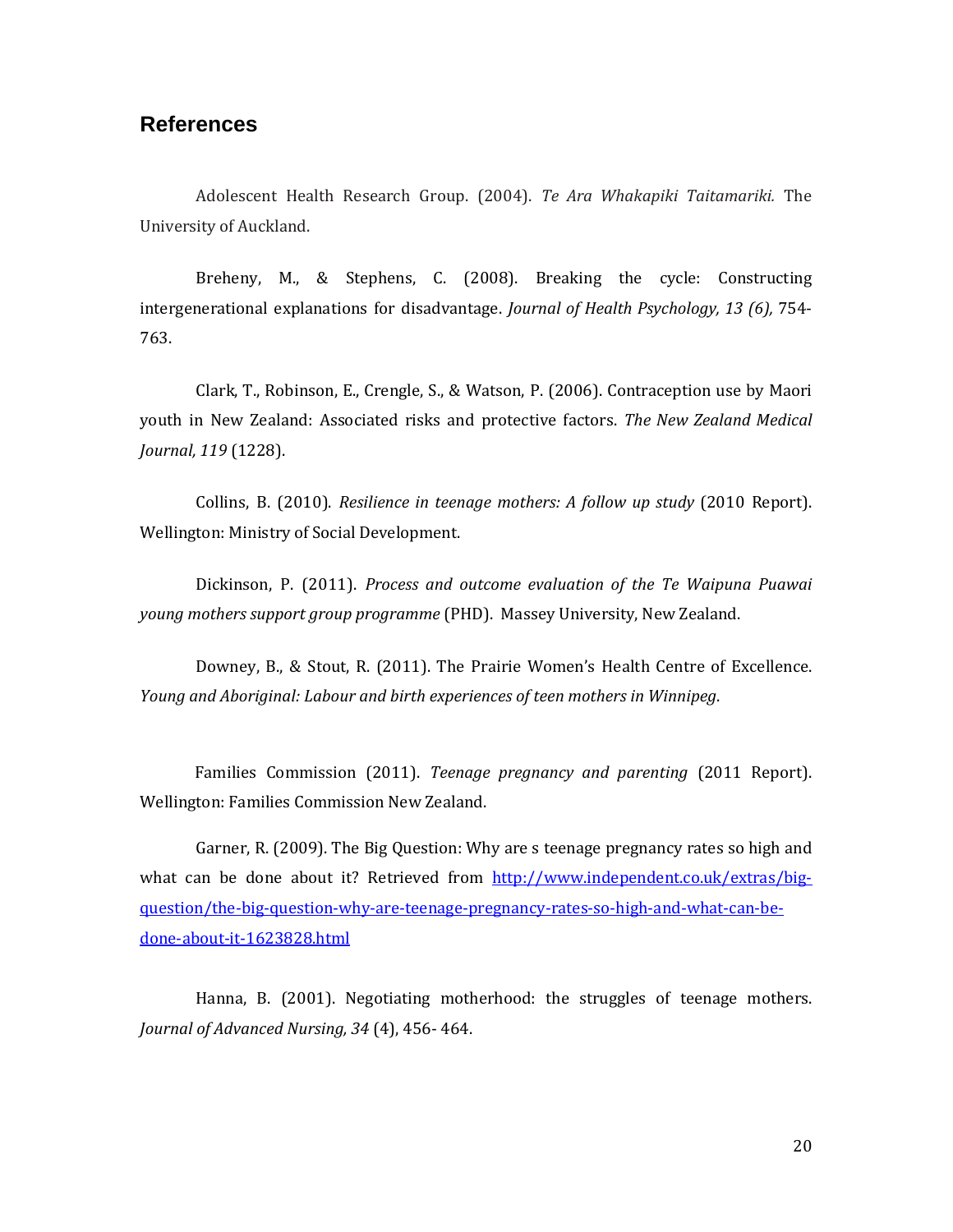Henare, M., Puckey, A., & Nicholson, A. (2011). *He Ara Hou: The Pathway Forward* (2011 Report). Auckland: Every Child Counts.

Harris, R., Tobias, M., Jeffreys, M., Waldegrave, K., Karlsen, S., & Nazroo, J. (2006). Racism and health: The relationship between experience of racial discrimination and health in New Zealand. *Social Science & Medicine, 63*(6), 1428-1441.

Howard, T. (2008). *Teenage Pregnancy.* Tennessee: University of Tennessee, Chattanooga, East Tennessee Research & Education Center.

Hotz, V., Sanders, S., & McElroy, S. (1999) Teenage childbearing and its life cycle consequences: Exploiting a natural experiment. Massachussetts: National Bureau of Economic Research.

Jacobson, V., Mays, N., Crawford, R., Annesley, B., Christoffel, P, Johnson, G., & Durbin, S. (2002). *Investing in Well-Being: An Analytical Framework.* Wellington: The Treasury.

Kiro, C. (2011). 'Ngā mātua – Māori parenting - Parenting in tradition and history'. *Te Ara - The Encyclopedia of New Zealand*. http://www.TeAra.govt.nz/en/nga-matua-maoriparenting/1.

Krieger, N. (2003). Does Racism Harm Health? Did Child Abuse Exist Before 1962? On Explicit Questions, Critical Science, and Current Controversies: An Ecosocial Perspective. *American Journal of Public Health, 93* (2), 194-199. Doi: 10.2105/AJPH.93.2.194.

Lawlor, D., & Shaw, M. (2002). Too much too young? Teenage pregnancy is not a public health problem. *International Journal of Epidemiology, 31,* 552- 554.

Meade, C.S., Kershaw, T.S., & Ickovics, J.R. (2008). The intergenerational cycle of teenage motherhood: An ecological approach. *Health Psychology, 27* (4): 419- 429.

Ministry of Health. (n.d). *Maori Health Models: Te Whare Tapa Wha*. Retrieved from <http://www.maorihealth.govt.nz/moh.nsf/pagesma/445>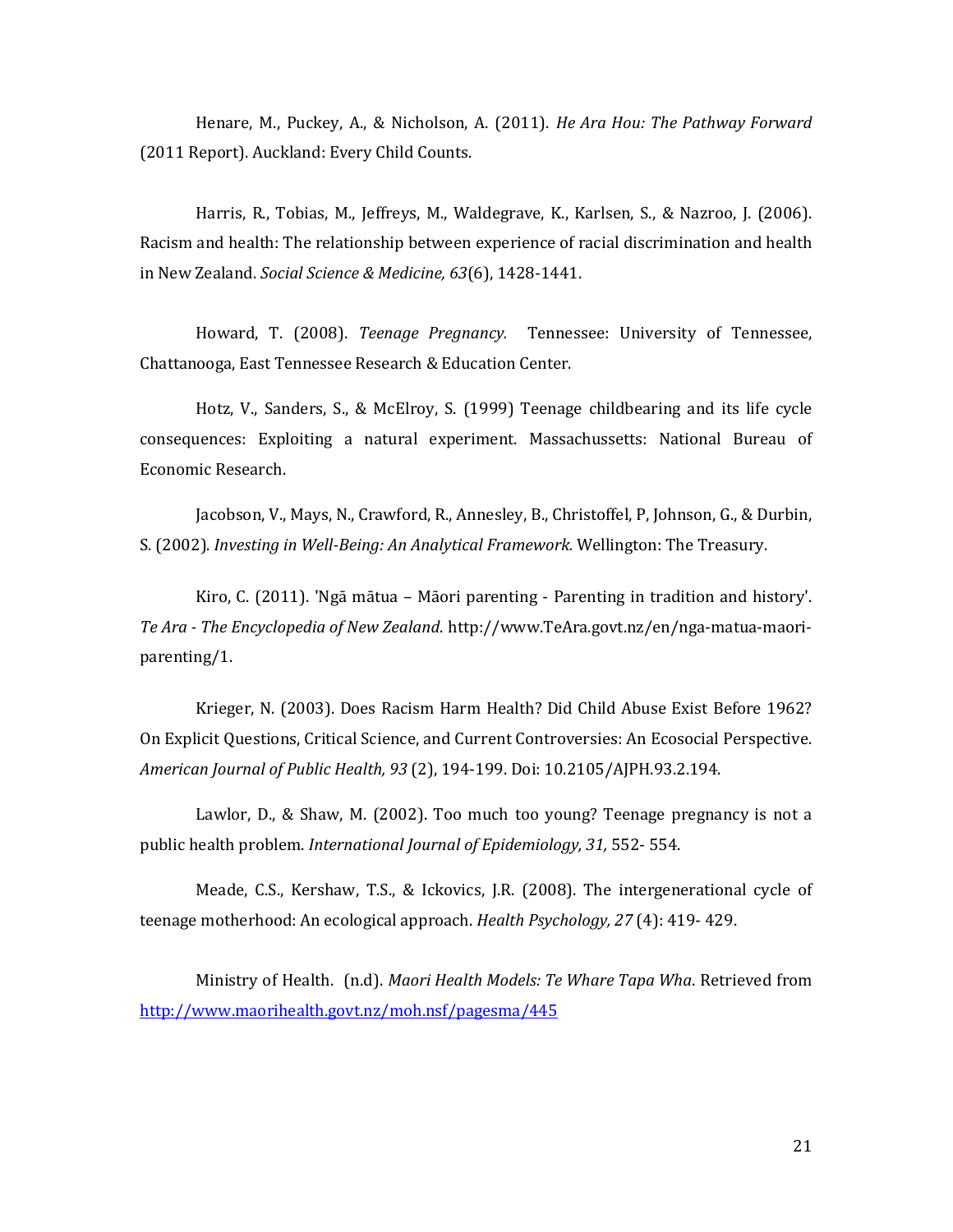Ministry of Social Development. (2010). *Sole Parenting in New Zealand: An update on key trends and what helps reduce disadvantage* (2010 report). Wellington: Ministry of Social Development.

Nazroo, J. Y. (2003). The structuring of ethnic inequalities in health: Economic position, racial discrimination, and racism. *American Journal of Public Health, 93,* 277-284.

Nussbaum, M. (2007). Constitution and Capabilities. In D.J Chatterjee (E.D). *Democracy in a Global World: Human rights and Political Participation in the 21st Century.* Lanham, Maryland.

Rochford, T. (2004). Whare tapa wha: A Maori model of a unified theory of health. *Journal of Primary Prevention, 25* (1). DOI: 10.1023/B:JOPP.0000039938.39574.9e

Senior, K., & Chenhall, R. (2008). 'Walkin' about at night: the background to teenage pregnancy in a remote Aboriginal community. *Journal of Youth Studies, 11* (3), 269-281. DOI: 10.1080/13676260801946449.

Statistics New Zealand. (2003). Teenage Fertility in New Zealand.

[http://www.stats.govt.nz/browse\\_for\\_stats/population/births/teenage-fertility-in](http://www.stats.govt.nz/browse_for_stats/population/births/teenage-fertility-in-nz.aspx)[nz.aspx](http://www.stats.govt.nz/browse_for_stats/population/births/teenage-fertility-in-nz.aspx)

Trustees of TAONGA Education Centre Charitable Trust Inc. (2011). "Tu" the "Mana": A Positive Response to Teen Pregnancy and Valuing Their Offspring. Presented at the Auckland Community Learning Hubs Forum, Auckland.

Watson, J., Hodson, K., Johnson, R., & Kemp, K. (2002). The maternity experiences of indigenous women admitted to an acute care setting. *Australian Journal of Rural Health, 10*  (3), 154- 160.

Woodward, L., Fergusson, D. M. and Horwood, L. J. (2001), Risk Factors and Life Processes Associated with Teenage Pregnancy: Results of a Prospective Study From Birth to